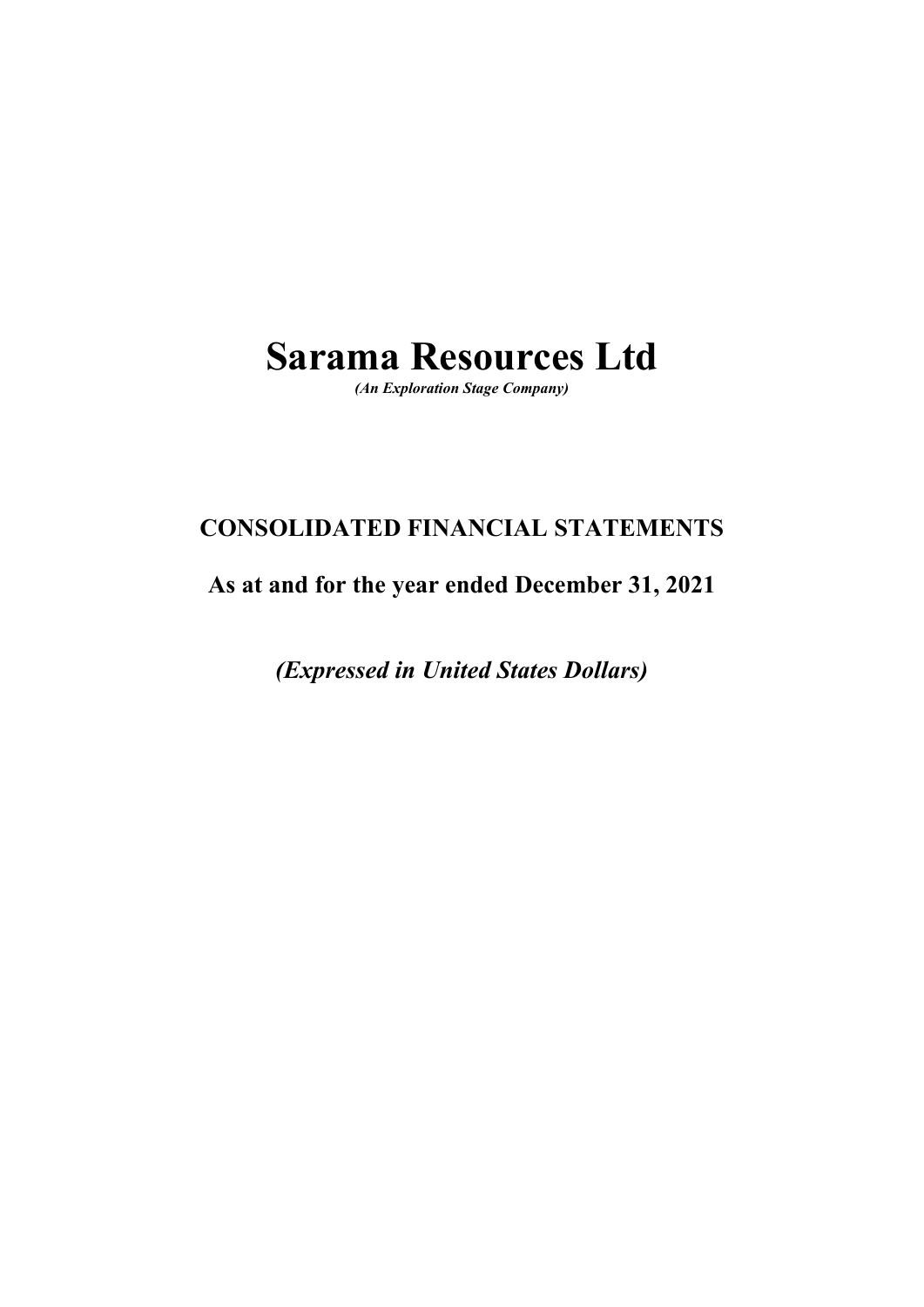| Consolidated Statement of Profit or Loss and Other Comprehensive Income 8 |  |
|---------------------------------------------------------------------------|--|
|                                                                           |  |
|                                                                           |  |
|                                                                           |  |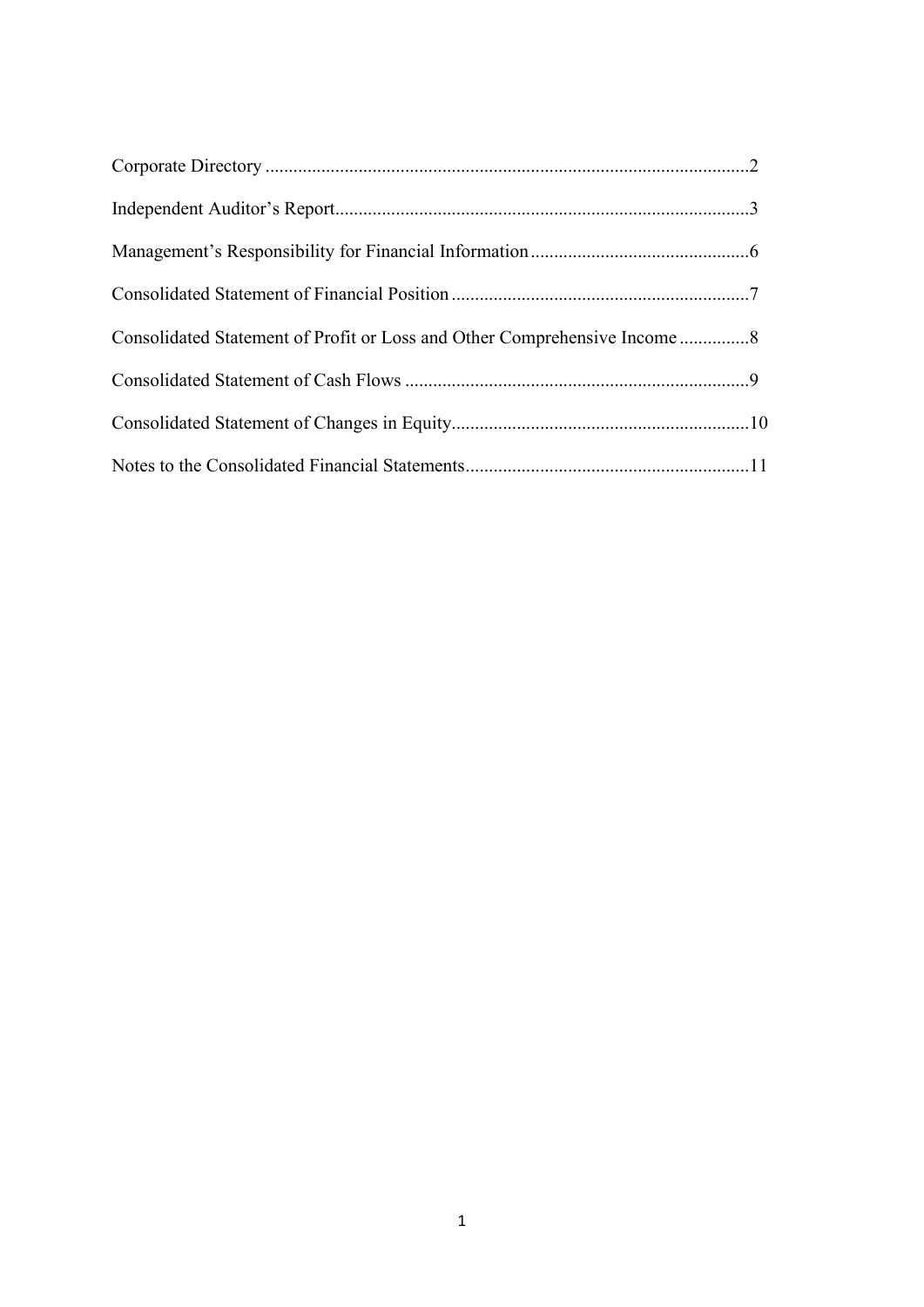## **DIRECTORS**

Simon Jackson (Chairman) Andrew Dinning (CEO) Adrian Byass (Non-executive Director) Steven Zaninovich (Non-executive Director)

## **REGISTERED OFFICE**

Suite 2200, HSBC Building 885 West Georgia Street Vancouver BC, Canada, V6C 3E8

## **AUSTRALIAN BRANCH OFFICE**

Unit 8, 245 Churchill Avenue Subiaco, Western Australia 6008 P: +61 8 9363 7600 F: +61 8 9382 4308

## **BURKINA FASO OFFICE**

Sarama Mining Burkina SUARL Quartier Ouaga 2000, secteur 15 Zone B, Rue du Général Tiemoko Marc Garango, 13 B.P. 60 Ouagadougou 13, Ouagadougou, République du Burkina Faso

## **LEGAL ADVISORS**

Cassels Brock & Blackwell LLP Suite 2200, HSBC Building 885 West Georgia Street Vancouver BC, Canada, V6C 3E8

## **AUDITORS**

HLB Mann Judd Level 4, 130 Stirling Street Perth, Western Australia, Australia 6000

## **SHARE REGISTRY**

TSX Trust Company 100 Adelaide Street West, Suite 301 Toronto, Ontario M5H4H1 Canada

## **TSX.V CODE**

SWA

## **WEBSITE**

**[www.saramaresources.com](http://www.saramaresources.com/)**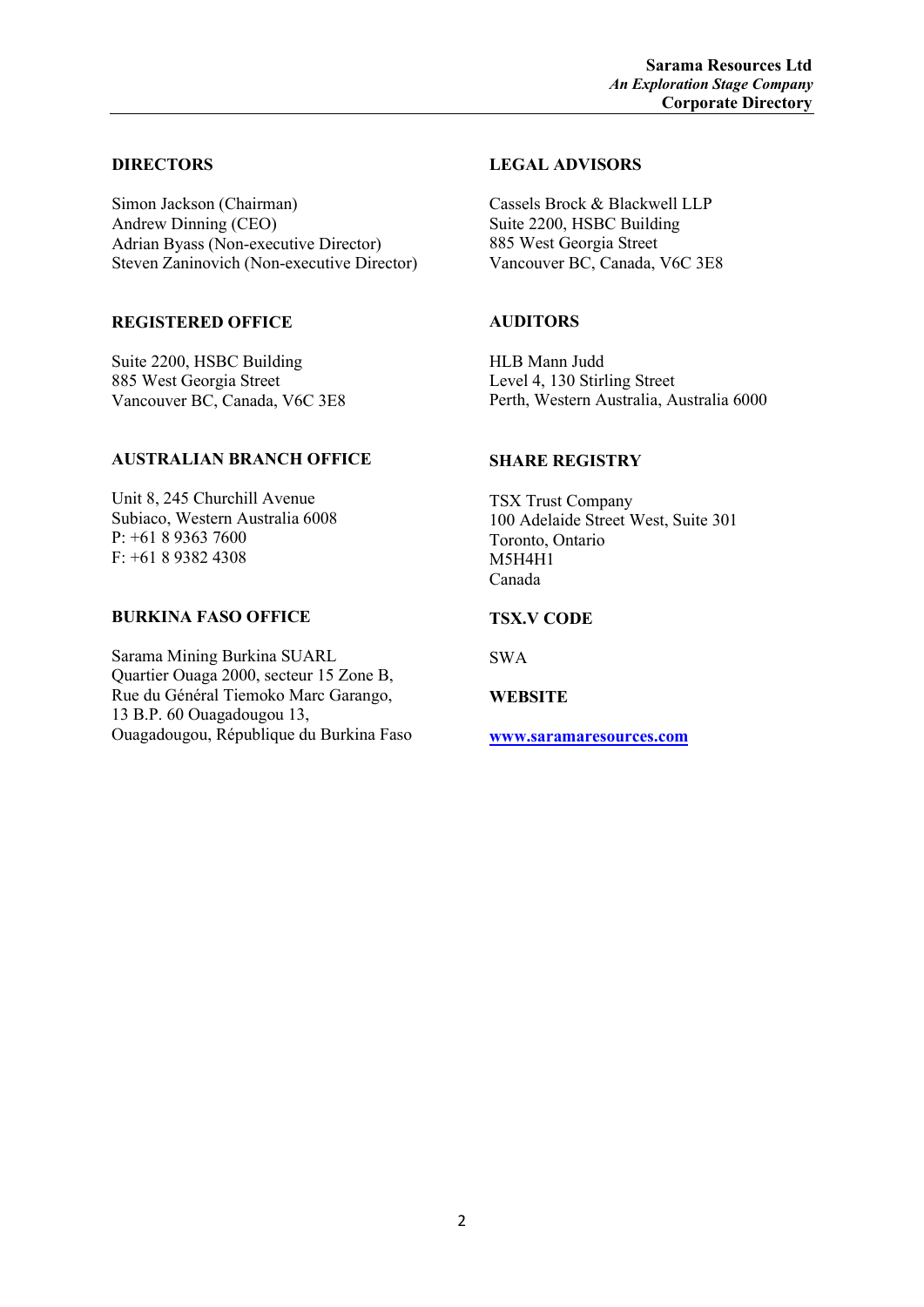

#### **INDEPENDENT AUDITOR'S REPORT** To the members of Sarama Resources Ltd

#### **Report on the Audit of the Financial Report**

#### *Opinion*

We have audited the financial report of Sarama Resources Ltd ("the Company") and its controlled entities ("the Group"), which comprises the consolidated statement of financial position as at 31 December 2021, the consolidated statement of profit or loss and other comprehensive income, the consolidated statement of changes in equity and the consolidated statement of cash flows for the year then ended, and notes to the financial statements, including a summary of significant accounting policies.

In our opinion, the accompanying financial report of Sarama Resources Ltd presents fairly, in all material respects, the consolidated financial position of the Group as at 31 December 2021, and its consolidated financial performance and its consolidated cash flows for the year then ended in accordance with International Financial Reporting Standards ('IFRS').

#### *Basis for opinion*

We conducted our audit in accordance with Canadian generally accepted auditing standards. Our responsibilities under those standards are further described in the *Auditor's responsibilities for the audit of the financial report* section of our report.

We are independent of the Group in accordance with the ethical requirements that are relevant to our audit of the financial report in Canada. We have also fulfilled our other ethical responsibilities in accordance with these requirements.

We believe that the audit evidence we have obtained is sufficient and appropriate to provide a basis for our opinion.

#### *Key audit matters*

Key audit matters are those matters that, in our professional judgement, were of most significance in our audit of the financial report of the current period. These matters were addressed in the context of our audit of the financial report as a whole, and in forming our opinion thereon, and we do not provide a separate opinion on these matters. We have determined the matter described below to be the key audit matters to be communicated in our report.

We have fulfilled the responsibilities described in our *Auditor's responsibilities for the audit of the financial report* section of our report, including in relation to these matters. Accordingly, our audit included the performance of procedures designed to respond to our assessment of the risks of material misstatement of the consolidated financial statements.

The results of our audit procedures, including the procedures performed to address the matters below, provide the basis for our audit opinion on the accompanying consolidated financial statements.

#### hlb.com.au

#### HLB Mann Judd (WA Partnership) ABN 22 193 232 714

Level 4, 130 Stirling Street, Perth WA 6000 / PO Box 8124 Perth BC WA 6849 **T:**  $+61(0)892277500$  **E:** mailbox@hlbwa.com.au Liability limited by a scheme approved under Professional Standards Legislation.

HLB Mann Judd (WA Partnership) is a member of HLB International, the global advisory and accounting network.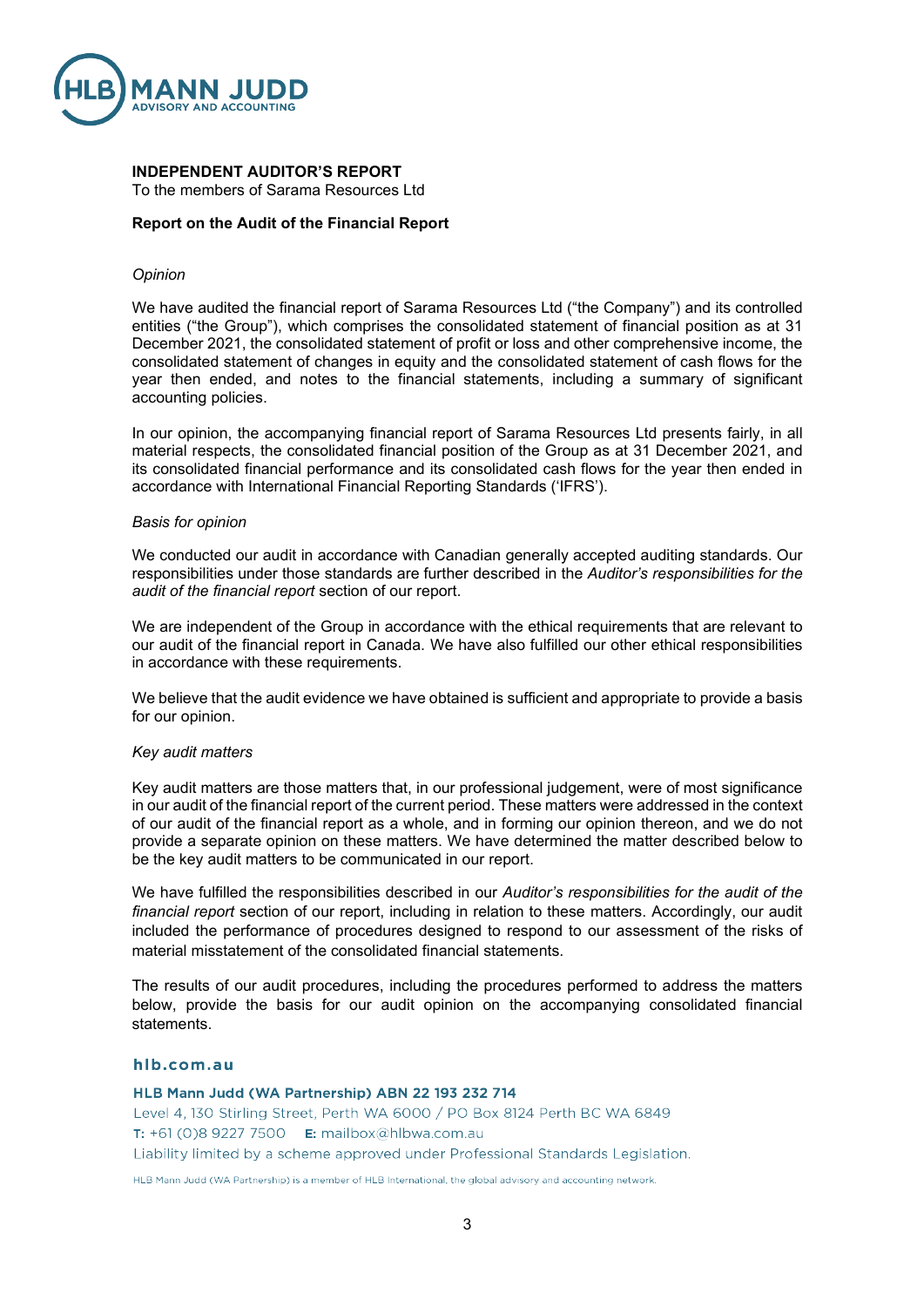

| <b>Share-based payments</b><br>Refer to Note 7<br>Our audit procedures included the following:<br>The Group has in place a number of share-<br>Considering the treatment of the share-<br>based payment arrangements with various<br>based payment arrangements entered into<br>parties.<br>by the Group to ensure these are consistent<br>with accounting standard requirements;<br>We considered share-based payments to be a<br>key audit matter as we consider it a significant<br>Reviewing the treatment of<br>vesting<br>risk under auditing standards, it requires a<br>conditions in relation to the amounts<br>degree of judgement and it involved the most<br>recorded for share-based payments during<br>communication with<br>the period.<br>key<br>management<br>Considering the appropriate treatment of<br>personnel.<br>share-based payment arrangements as<br>either equity or a financial liability; and<br>Assessing the Group's valuation of such<br>share-based payments and reviewing the<br>model and assumptions used. | Key audit matter | How our audit addressed the key audit matter |
|-------------------------------------------------------------------------------------------------------------------------------------------------------------------------------------------------------------------------------------------------------------------------------------------------------------------------------------------------------------------------------------------------------------------------------------------------------------------------------------------------------------------------------------------------------------------------------------------------------------------------------------------------------------------------------------------------------------------------------------------------------------------------------------------------------------------------------------------------------------------------------------------------------------------------------------------------------------------------------------------------------------------------------------------------|------------------|----------------------------------------------|
|                                                                                                                                                                                                                                                                                                                                                                                                                                                                                                                                                                                                                                                                                                                                                                                                                                                                                                                                                                                                                                                 |                  |                                              |
|                                                                                                                                                                                                                                                                                                                                                                                                                                                                                                                                                                                                                                                                                                                                                                                                                                                                                                                                                                                                                                                 |                  |                                              |

*Information other than the financial report and auditor's report thereon*

The directors are responsible for the other information. The other information comprises the information included in the Group's annual report for the year ended 31 December 2021, but does not include the financial report and our auditor's report thereon.

Our opinion on the financial report does not cover the other information and accordingly we do not express any form of assurance conclusion thereon.

In connection with our audit of the financial report, our responsibility is to read the other information and, in doing so, consider whether the other information is materially inconsistent with the financial report, or our knowledge obtained in the audit or otherwise appears to be materially misstated.

If, based on the work we have performed, we conclude that there is a material misstatement of this other information, we are required to report that fact. We have nothing to report in this regard.

#### *Responsibilities of management and those charged with governance for the financial report*

Management is responsible for the preparation and fair presentation of the financial report in accordance with IFRS and for such internal control as management determines is necessary to enable the preparation of the financial report that is free from material misstatement, whether due to fraud or error.

In preparing the financial report, management is responsible for assessing the Group's ability to continue as a going concern, disclosing, as applicable, matters related to going concern and using the going concern basis of accounting unless management either intend to liquidate the Group or to cease operations, or have no realistic alternative but to do so.

Those charged with governance are responsible for overseeing the Group's financial reporting process.

#### *Auditor's responsibilities for the audit of the financial report*

Our objectives are to obtain reasonable assurance about whether the financial report as a whole is free from material misstatement, whether due to fraud or error, and to issue an auditor's report that includes our opinion. Reasonable assurance is a high level of assurance, but is not a guarantee that an audit conducted in accordance with Canadian generally accepted auditing standards will always detect a material misstatement when it exists. Misstatements can arise from fraud or error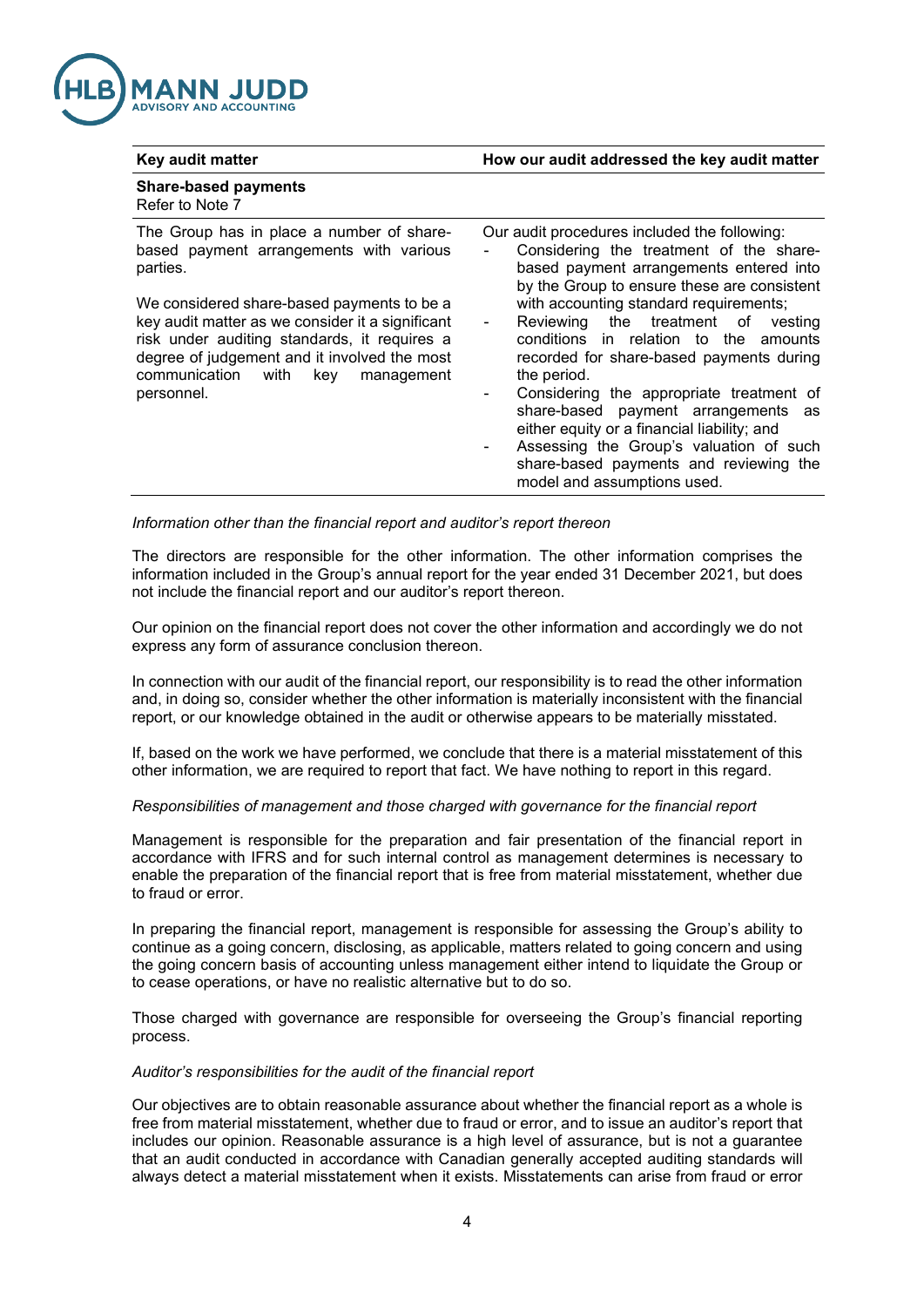

and are considered material if, individually or in the aggregate, they could reasonably be expected to influence the economic decisions of users taken on the basis of this financial report.

As part of an audit in accordance with Canadian generally accepted auditing standards, we exercise professional judgement and maintain professional scepticism throughout the audit. We also:

- Identify and assess the risks of material misstatement of the financial report, whether due to fraud or error, design and perform audit procedures responsive to those risks, and obtain audit evidence that is sufficient and appropriate to provide a basis for our opinion. The risk of not detecting a material misstatement resulting from fraud is higher than for one resulting from error, as fraud may involve collusion, forgery, intentional omissions, misrepresentations, or the override of internal control.
- Obtain an understanding of internal control relevant to the audit in order to design audit procedures that are appropriate in the circumstances, but not for the purpose of expressing an opinion on the effectiveness of the Group's internal control.
- Evaluate the appropriateness of accounting policies used and the reasonableness of accounting estimates and related disclosures made by the directors.
- Conclude on the appropriateness of the directors' use of the going concern basis of accounting and, based on the audit evidence obtained, whether a material uncertainty exists related to events or conditions that may cast significant doubt on the Group's ability to continue as a going concern. If we conclude that a material uncertainty exists, we are required to draw attention in our auditor's report to the related disclosures in the financial report or, if such disclosures are inadequate, to modify our opinion. Our conclusions are based on the audit evidence obtained up to the date of our auditor's report. However, future events or conditions may cause the Group to cease to continue as a going concern.
- Evaluate the overall presentation, structure and content of the financial report, including the disclosures, and whether the financial report represents the underlying transactions and events in a manner that achieves fair presentation. We communicate with the directors regarding, among other matters, the planned scope and timing of the audit and significant audit findings, including any significant deficiencies in internal control that we identify during our audit.

We also provide the directors with a statement that we have complied with relevant ethical requirements regarding independence, and to communicate with them all relationships and other matters that may reasonably be thought to bear on our independence, and where applicable, related safeguards.

The engagement partner on the audit resulting in this independent auditor's report is Marcus Ohm.

**HLB Mann Judl** 

**HLB Mann Judd M R Ohm Chartered Accountants Partner** 

**Perth, Western Australia 22 April 2022**

Mavarin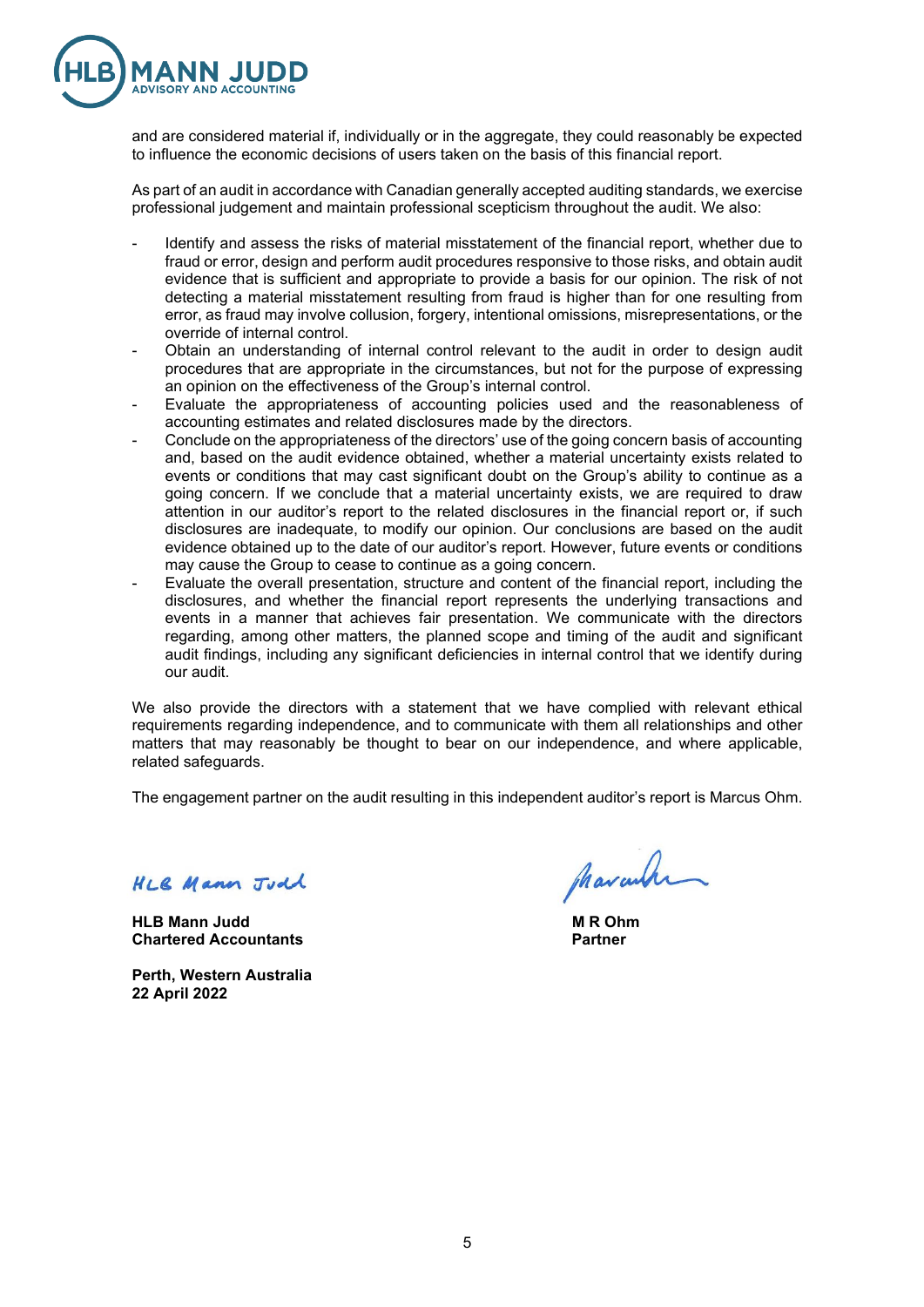#### *MANAGEMENT'S RESPONSIBILITY FOR FINANCIAL INFORMATION*

The accompanying consolidated financial statements and all other financial information included in this report are the responsibility of management. The consolidated financial statements have been prepared in accordance with International Financial Reporting Standards ("IFRS"). Financial statements include certain amounts based on estimates and judgments. When alternative methods exist, management has chosen those it deems most appropriate in the circumstances to ensure that the consolidated financial statements are presented fairly, in all material respects.

Management maintains appropriate systems of internal control, consistent with reasonable cost, to give reasonable assurance that its assets are safeguarded, and the financial records are properlymaintained.

The Board of Directors is responsible for ensuring that management fulfils its responsibilities for financial reporting and internal control. The Audit Committee, which is comprised of three Directors, all of whom are nonmanagement and independent, meets with management to review the consolidated financial statements to satisfy itself that management is properly discharging its responsibilities to the Directors, who approve the consolidated financial statements.

Management recognizes its responsibility for conducting the Company's affairs in compliance with established financial reporting standards, and applicable laws and regulations, and for maintaining proper standards of conduct for its activities.

(signed) "Andrew Dinning" (signed) "Lui Evangelista"<br>
Director President and CEO (CEO Director, President and CEO<br>April 22, 2022

April 22, 2022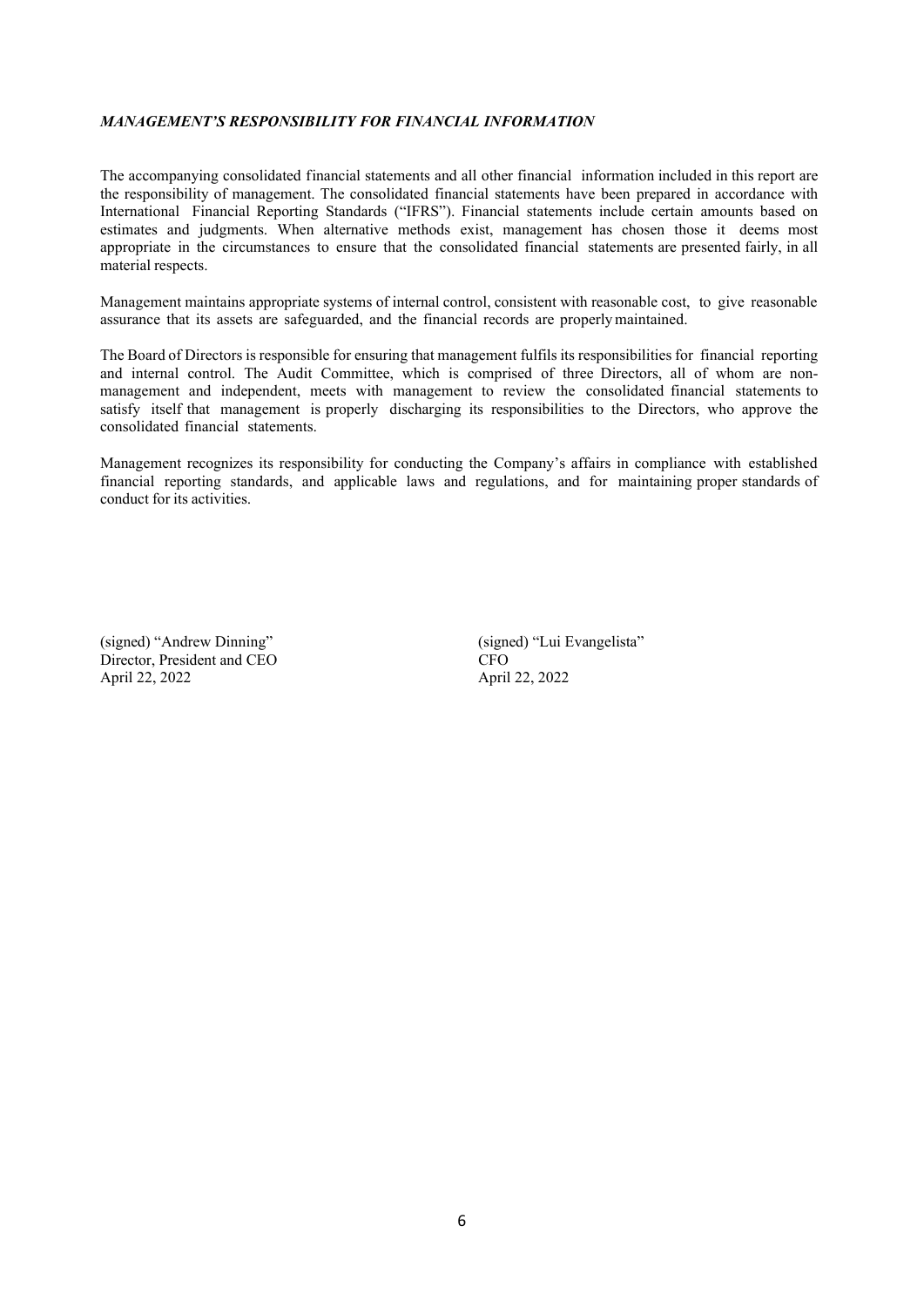## **Sarama Resources Ltd** *An Exploration Stage Company* **Consolidated Statement of Financial Position** *Expressed in United States Dollars*

|                                          | <b>Note</b>    | As at<br>December 31,<br>2021<br>\$ | As at<br>December 31,<br>2020<br>\$ |
|------------------------------------------|----------------|-------------------------------------|-------------------------------------|
| <b>ASSETS</b>                            |                |                                     |                                     |
| <b>Current assets</b>                    |                |                                     |                                     |
| Cash and cash equivalents                | 3              | 1,033,345                           | 1,619,613                           |
| Security deposits                        |                | 25,420                              | 26,982                              |
| Other receivables                        |                | 81,648                              | 59,709                              |
| Prepayments                              | 15             | 178,965                             | 221,805                             |
| <b>Total current assets</b>              |                | 1,319,378                           | 1,928,109                           |
| <b>Non-current assets</b>                |                |                                     |                                     |
| Plant and equipment                      | $\overline{4}$ | 18,286                              | 32,671                              |
| Investment in associate                  | 5              | 1,836,171                           | 1,836,171                           |
| Royalty                                  |                | 23,131                              | 23,131                              |
| <b>Total non-current assets</b>          |                | 1,877,588                           | 1,891,973                           |
| <b>Total assets</b>                      |                | 3,196,966                           | 3,820,082                           |
| <b>LIABILITIES</b>                       |                |                                     |                                     |
| <b>Current liabilities</b>               |                |                                     |                                     |
| Accounts payable and accrued liabilities |                | 205,668                             | 249,638                             |
| Financial Liabilities                    |                | 267,701                             |                                     |
| Termination Agreement - Barrick          | 6              | 1,140,183                           |                                     |
| <b>Total current liabilities</b>         |                | 1,613,552                           | 249,638                             |
| <b>Non-current liabilities</b>           |                |                                     |                                     |
| Provision for employee entitlements      |                | 339,213                             | 320,855                             |
| Termination Agreement - Barrick          | 6              |                                     | 1,012,399                           |
| <b>Total non-current liabilities</b>     |                | 339,213                             | 1,333,254                           |
| <b>Total liabilities</b>                 |                | 1,952,765                           | 1,582,892                           |
|                                          |                |                                     |                                     |
| <b>EQUITY</b>                            |                |                                     |                                     |
| Share capital                            | 7(b)           | 52,817,012                          | 51,715,494                          |
| Share based payments reserve             | 7(d)           | 4,532,735                           | 4,019,623                           |
| Deficit                                  |                | (56, 105, 546)                      | (53, 497, 927)                      |
| <b>Total equity</b>                      |                | 1,244,201                           | 2,237,190                           |
| <b>Total liabilities and equity</b>      |                | 3,196,966                           | 3,820,082                           |

These financial statements are authorised for issue by the Board of Directors on April 22, 2022.

They are signed on the Company's behalf by:

(Signed) *"Andrew Dinning"* Andrew Dinning, Director

(Signed) *" Simon Jackson"* Simon Jackson, Director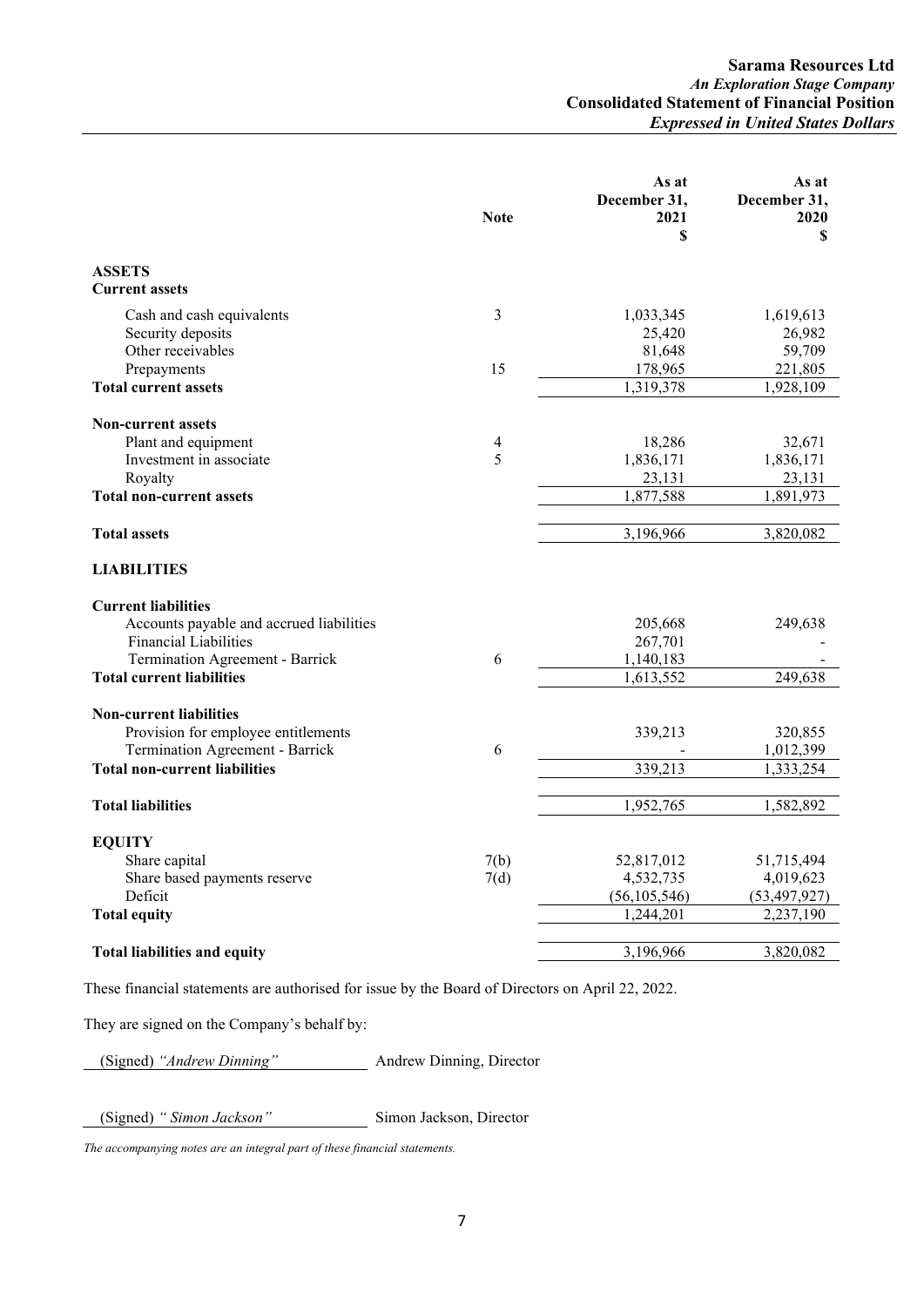## **Sarama Resources Ltd** *An Exploration Stage Company* **Consolidated Statement of Profit or Loss and Other Comprehensive Income** *Expressed in United States Dollars*

|                                                                          |             | <b>Year ended</b><br>December 31,<br>2021 | Year ended<br>December 31,<br>2020 |
|--------------------------------------------------------------------------|-------------|-------------------------------------------|------------------------------------|
|                                                                          | <b>Note</b> |                                           |                                    |
| Income                                                                   |             |                                           |                                    |
| Interest income                                                          |             | 868                                       | 4,981                              |
| Fair value gain on warrants carried at fair value through profit or loss |             | 179,397                                   |                                    |
| Gain on sale of financial assets                                         |             |                                           | 81,955                             |
| Other income                                                             |             |                                           | 69,256                             |
| <b>Total income</b>                                                      |             | 180,265                                   | 156,192                            |
| <b>Expenses</b>                                                          |             |                                           |                                    |
| Accounting and audit                                                     |             | 32,485                                    | 18,408                             |
| Depreciation                                                             |             | 2,184                                     | 2,280                              |
| Directors' fees                                                          |             | 111,159                                   | 75,874                             |
| Exploration expenditure as incurred                                      |             | 941,172                                   | 1,370,448                          |
| Finance charges                                                          |             | 127,787                                   | 12,399                             |
| Foreign exchange loss/(gain)                                             |             | 19,738                                    | (55, 454)                          |
| Insurance                                                                |             | 71,369                                    | 19,183                             |
| Marketing and investor relations                                         |             | 111,430                                   | 33,051                             |
| Office and general                                                       |             | 130,956                                   | 133,336                            |
| Professional fees                                                        |             | 71,948                                    | 59,380                             |
| Salaries                                                                 |             | 650,983                                   | 683,714                            |
| Stock-based compensation                                                 | 7(d)        | 513,112                                   | 360,212                            |
| Travel                                                                   |             | 3,561                                     | 20,564                             |
| <b>Total expenses</b>                                                    |             | 2,787,884                                 | 2,733,395                          |
| Loss before income tax                                                   |             | (2,607,619)                               | (2,577,203)                        |
| Income tax benefit                                                       |             |                                           |                                    |
| Loss for the period                                                      |             | (2,607,619)                               | (2,577,203)                        |
| Items that may be reclassified to the statement of loss                  |             |                                           |                                    |
| Exchange differences on translation of foreign operations                |             |                                           | 93,399                             |
| Total comprehensive loss for the period                                  |             | (2,607,619)                               | (2,483,804)                        |
|                                                                          |             |                                           |                                    |
| Basic and diluted loss per share                                         | 13          | $(2.8)$ cents                             | $(3.0)$ cents                      |
| Weighted average number of shares<br>Basic and diluted                   |             | 94,283,852                                | 84,729,905                         |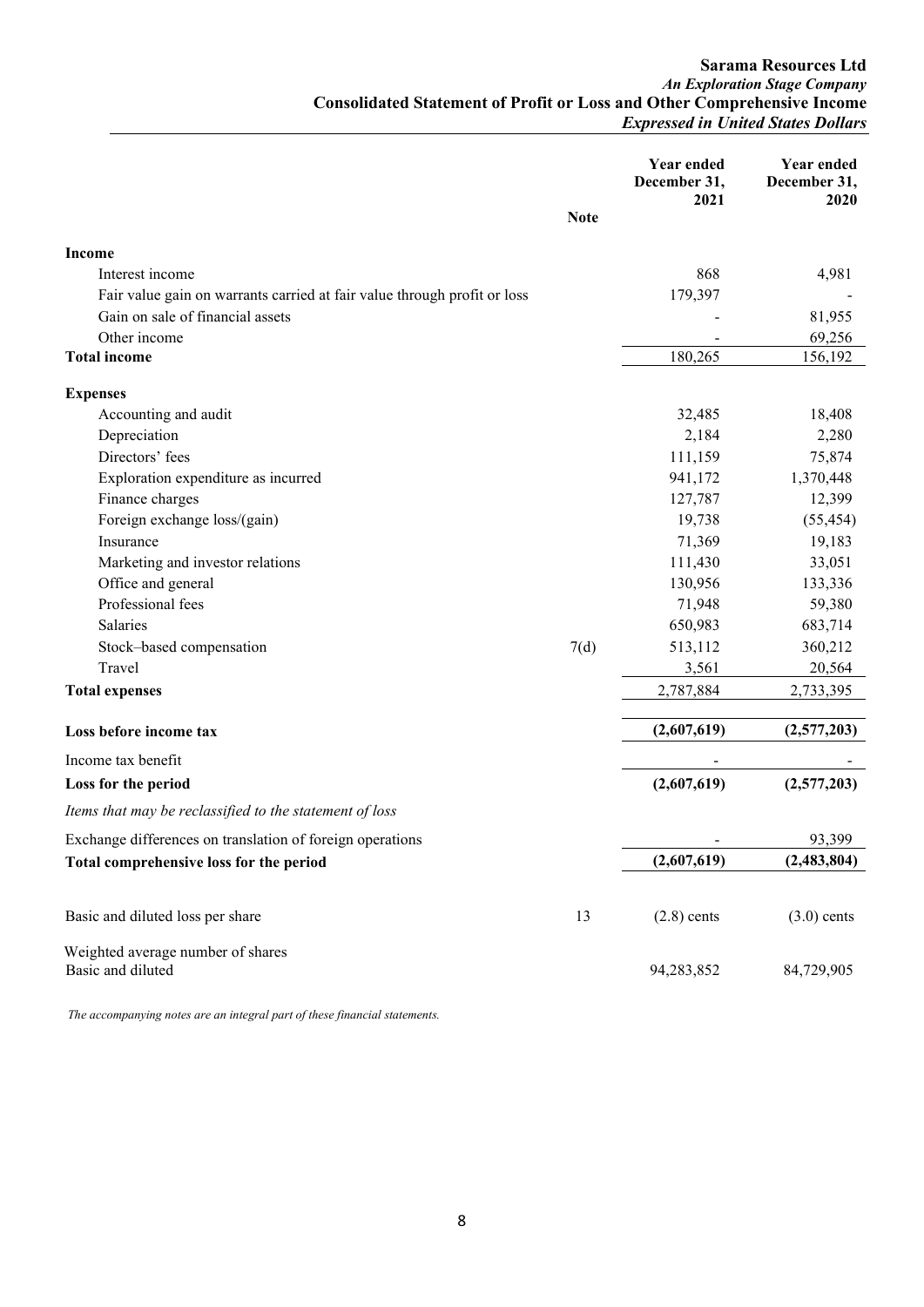**Sarama Resources Ltd** *An Exploration Stage Company* **Consolidated Statement of Cash Flows** *Expressed in United States Dollars*

|                                                                                                                                                                |                | <b>Year ended</b><br>December 31,<br>2021 | <b>Year ended</b><br>December 31,<br>2020     |
|----------------------------------------------------------------------------------------------------------------------------------------------------------------|----------------|-------------------------------------------|-----------------------------------------------|
|                                                                                                                                                                | <b>Note</b>    |                                           |                                               |
| Cash flows used in operating activities<br>Payments to suppliers and employees<br>Payments for exploration and evaluation<br>Interest received<br>Other income |                | (1,131,791)<br>(969, 478)<br>868          | (1,038,725)<br>(1,373,802)<br>4,981<br>68,282 |
| Net cash used in operating activities                                                                                                                          | 14             | (2,100,401)                               | (2,339,264)                                   |
| Cash flows used in investing activities                                                                                                                        | $\overline{4}$ |                                           |                                               |
| Purchase of plant and equipment<br>Proceeds on sale of plant and equipment                                                                                     |                | (2,745)                                   | (2,874)<br>1,604                              |
| Proceeds on sale of financial assets                                                                                                                           |                |                                           | 159,473                                       |
| Net cash (used in) / generated by investing activities                                                                                                         |                | (2,745)                                   | 158,203                                       |
| <b>Cash flows from financing activities</b><br>Common shares and warrants issued for cash<br>Payment of share issue costs                                      |                | 1,625,563<br>(76, 947)                    | 1,547,800<br>(47, 613)                        |
| Net cash generated by financing activities                                                                                                                     |                | 1,548,616                                 | 1,500,187                                     |
| Net decrease in cash and cash equivalents                                                                                                                      |                | (554, 530)                                | (680, 874)                                    |
| Net foreign exchange differences                                                                                                                               |                | (31, 738)                                 | 72,883                                        |
| Cash and cash equivalents at beginning of the year                                                                                                             |                | 1,619,613                                 | 2,227,604                                     |
| Cash and cash equivalents at end of the year                                                                                                                   |                | 1,033,345                                 | 1,619,613                                     |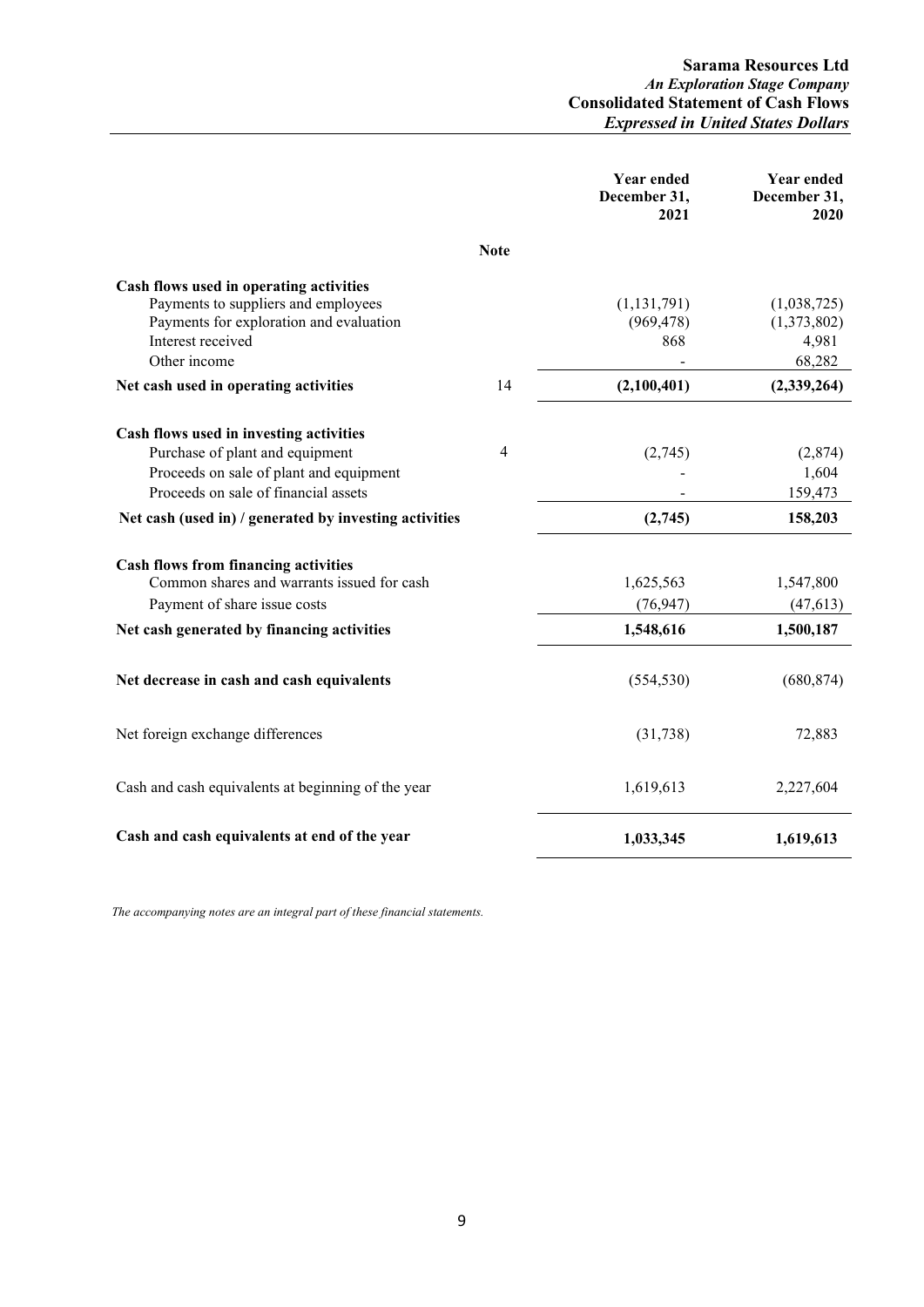**Sarama Resources Ltd** *An Exploration Stage Company* **Consolidated Statement of Changes in Equity**  *Expressed in United States Dollars*

|                                                                                                                   | <b>Number</b><br>of common<br>shares | <b>Share</b><br>capital<br>(note 7) | <b>Share based</b><br>payments<br>reserve | Foreign<br>currency<br>translation<br>reserve | <b>Deficit</b>       | <b>Total</b>          |
|-------------------------------------------------------------------------------------------------------------------|--------------------------------------|-------------------------------------|-------------------------------------------|-----------------------------------------------|----------------------|-----------------------|
| <b>Balance at January 1, 2020</b>                                                                                 | 250,659,987                          | \$<br>50,162,722                    | \$<br>3,659,411                           | \$<br>(93,399)                                | \$<br>(50, 920, 724) | \$<br>2,808,010       |
| Loss attributed to shareholders of<br>the Company<br>Exchange differences on<br>translation of foreign operations |                                      |                                     |                                           | 93,399                                        | (2,577,203)          | (2,577,203)<br>93,399 |
| Total comprehensive loss for the<br>vear<br><b>Transactions with owners in</b><br>their capacity as owners:       |                                      |                                     |                                           | 93,399                                        | (2,577,203)          | (2,483,804)           |
| Issue of shares                                                                                                   | 19,639,782                           | 1,600,385                           |                                           |                                               |                      | 1,600,385             |
| Share issuance costs                                                                                              |                                      | (47, 613)                           |                                           |                                               |                      | (47, 613)             |
| Share consolidation (3 old for 1<br>new share) $(7(b))$<br>Stock-based compensation -                             | (180, 199, 875)                      |                                     |                                           |                                               |                      |                       |
| options $(7(d)(i))$                                                                                               |                                      |                                     | 360,212                                   |                                               |                      | 360,212               |
| <b>Balance at December 31, 2020</b>                                                                               | 90,099,894                           | 51,715,494                          | 4,019,623                                 |                                               | (53, 497, 927)       | 2,237,190             |
| Loss attributed to shareholders of<br>the Company<br>Exchange differences on                                      |                                      |                                     |                                           |                                               | (2,607,619)          | (2,607,619)           |
| translation of foreign operations                                                                                 |                                      |                                     |                                           |                                               |                      |                       |
| Total comprehensive loss for the<br>year<br><b>Transactions with owners in</b><br>their capacity as owners:       |                                      |                                     |                                           |                                               | (2,607,619)          | (2,607,619)           |
| Issue of shares $(7(b))$                                                                                          | 9,727,037                            | 1,625,563                           |                                           |                                               |                      | 1,625,563             |
| Share issuance costs $(7(b))$<br>Fair value of share issue ascribed<br>to warrants and recorded as                |                                      | (76, 947)                           |                                           |                                               |                      | (76, 947)             |
| financial liability $(7(b))$<br>Stock-based compensation -                                                        |                                      | (447,098)                           | 513,112                                   |                                               |                      | (447,098)<br>513,112  |
| options $(7(d)(i))$                                                                                               |                                      |                                     |                                           |                                               |                      |                       |
| <b>Balance at December 31, 2021</b>                                                                               | 99,826,931                           | 52,817,012                          | 4,532,735                                 |                                               | (56, 105, 546)       | 1,244,201             |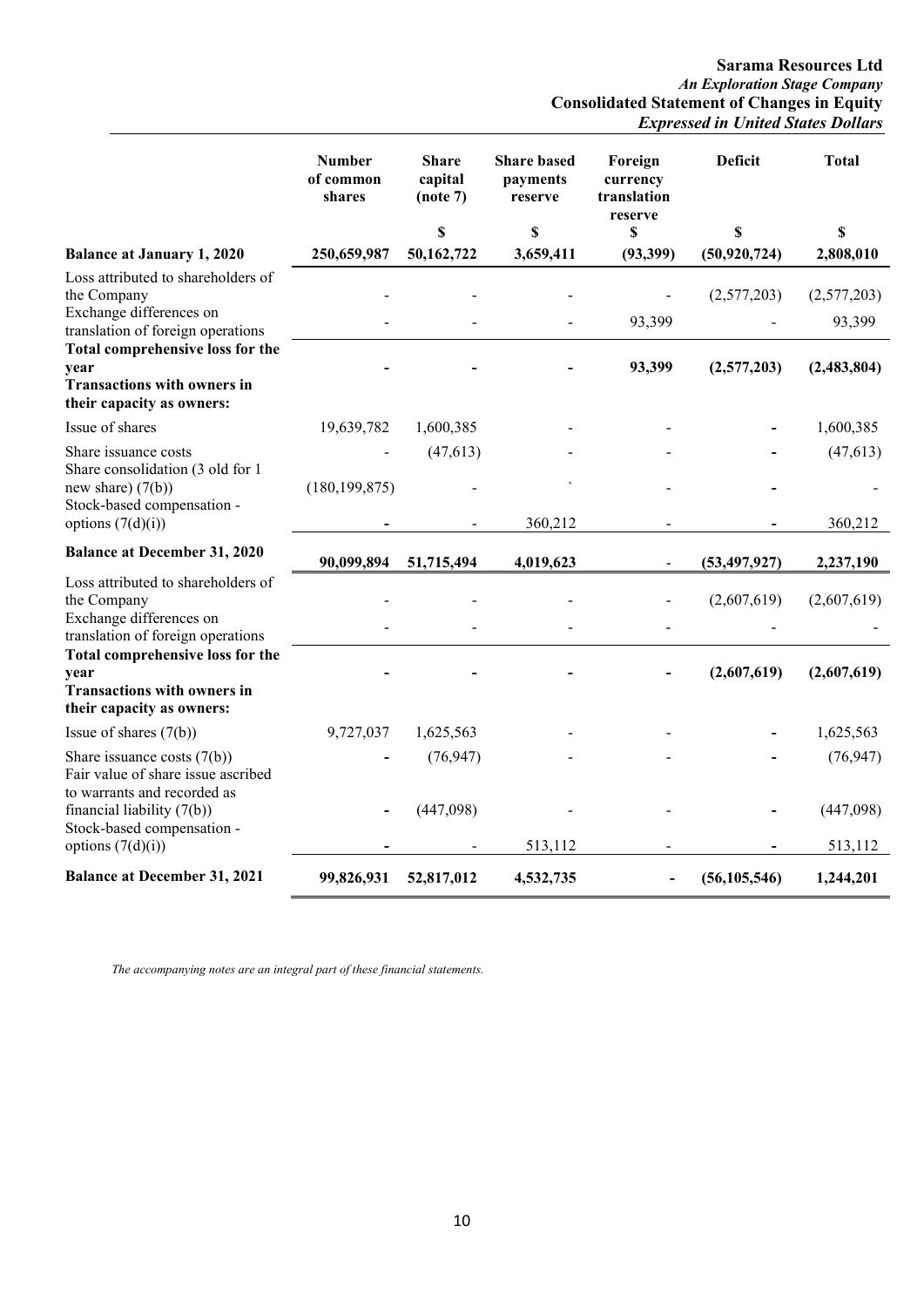#### **1. NATURE OF OPERATIONS**

Sarama Resources Ltd (the "**Company**") was incorporated under the laws of the Province of British Columbia, Canada on April 8, 2010.

#### *Statement of compliance*

These consolidated financial statements have been prepared in United States Dollars.

The board of directors of the Company have approved these consolidated financial statements on April 22, 2022.

#### *Business Activities*

The consolidated entity, consisting of Sarama Resources Ltd. and its subsidiaries is in the exploration stage and its principal business activity is the sourcing and exploration of mineral properties. As at December 31, 2021, the Company is in the process of exploring its principal mineral properties and has not yet determined whether the properties contain gold reserves that are economically recoverable.

The consolidated financial statements for the year ended December 31, 2021, comprise the accounts of Sarama Resources Ltd and its subsidiaries and the Company's interest in equity accounted investments.

#### *Basis of Presentation*

These consolidated financial statements have been prepared under the historical cost convention except for financial assets and liabilities at fair value through profit or loss and in accordance with International Financial Reporting Standards ("**IFRS**") as issued by the International Accounting Standards Board ("**IASB**") and Interpretations of the International Financial Reporting Interpretations Committee ("**IFRIC**").

#### *Going Concern*

The financial statements have been prepared on the going concern basis, which contemplates the continuity of normal business activities and the realisation of assets and discharge of liabilities in the normal course of business.

As disclosed in the financial statements for the year ended December 31, 2021, the consolidated entity recorded a net loss of \$2,607,619 and had a net cash outflow from operating and investing activities of \$2,103,146. As at December 31, 2021, the consolidated entity had available cash of \$1,033,345 and a deficit of current assets over current liabilities of \$294,174.

Subsequent to year end on April 22, 2022, the Company completed an equity raising in relation to its dual listing on the Australian Securities Exchange ("ASX"). The Company has raised gross proceeds of A\$8,000,000 and issued 38,095,238 CHESS Depositary Interests ("CDIs") over common shares in the capital of the Company at an issue price of A\$0.21 per CDI with each CDI representing a beneficial interest in 1 common share of the Company.

Accordingly, the Directors believe that the going concern basis of preparation of the financial report remains appropriate after taking into account the above successful capital raising and the Group's forecast cash flows for the relevant period.

#### **2. SIGNIFICANT ACCOUNTING POLICIES**

#### *a) Standards and Interpretations applicable to December 31, 2021*

In the year ended December 31, 2021, the Directors have reviewed all the new and revised Standards and Interpretations issued by the IASB that are relevant to the consolidated entity and effective for the current annual reporting period. As a result of this review, the Directors have determined that there is no material impact of the new and revised Standards and Interpretations on the consolidated entity and, therefore, no material change is necessary to the consolidated entity's accounting policies.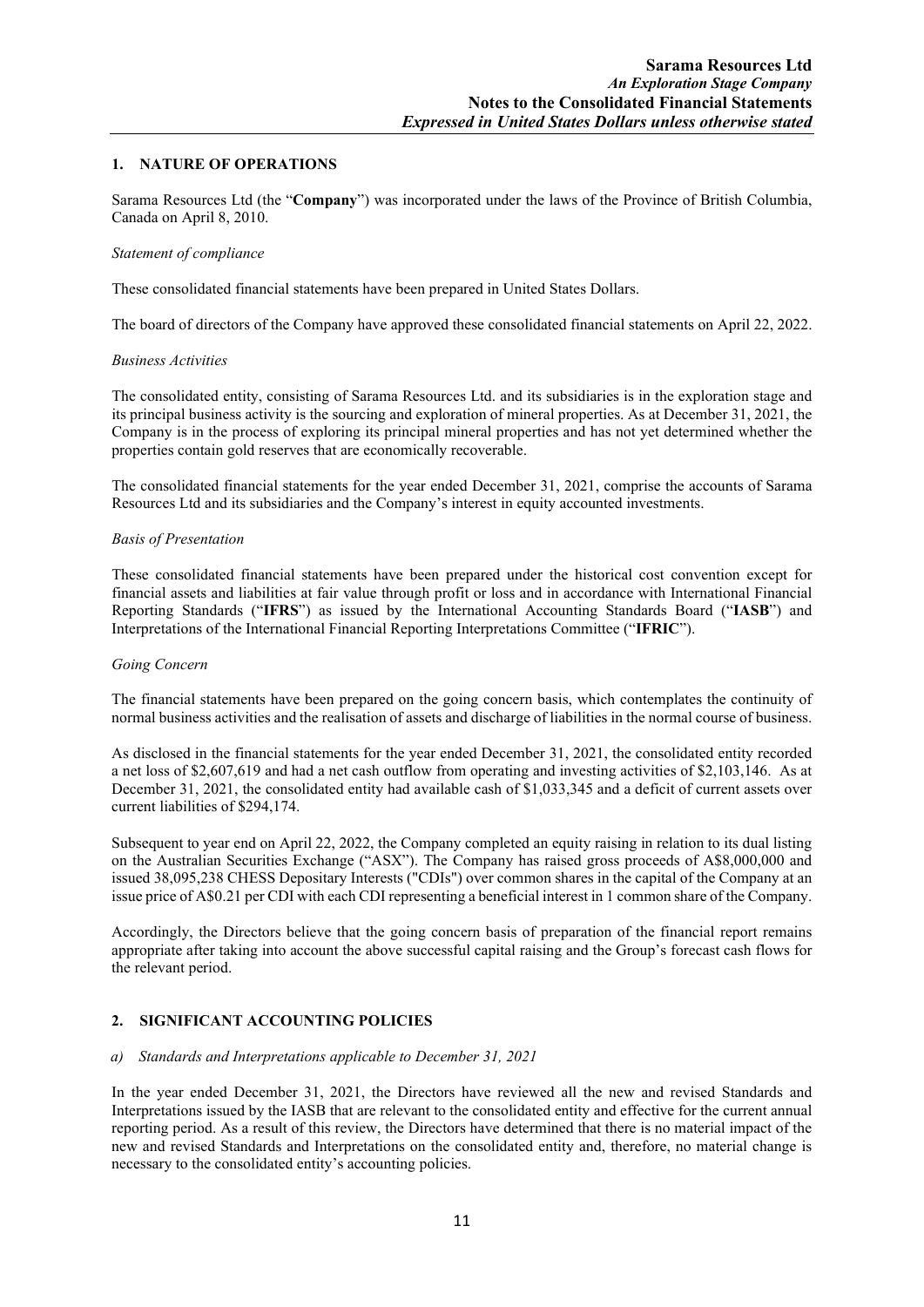#### *b) Standards and Interpretations in issue not yet adopted*

The Directors have also reviewed all the new and revised Standards and Interpretations in issue not yet adopted for the year ended 31 December 2021. As a result of this review the Directors have determined that there is no material impact of the Standards and Interpretations in issue not yet adopted on the consolidated entity and, therefore, no change is necessary to the consolidated entity's accounting policies.

#### *c) Basis of Consolidation*

The consolidated financial statements incorporate the assets and liabilities of the Company as at December 31, 2021 and the results of all subsidiaries for the year then ended.

Subsidiaries are all entities (including special purpose entities) over which the Company has control. The Company controls an entity when the Company is exposed to, or has rights to, variable returns from its involvement with the entity and has the ability to affect those returns through its power to direct the activities of the entity. Subsidiaries are fully consolidated from the date on which control is transferred to the Company. They are deconsolidated from the date that control ceases.

Intercompany transactions, balances and unrealised gains on transactions are eliminated. Unrealised losses are also eliminated unless the transaction provides evidence of the impairment of the asset transferred. Accounting policies of subsidiaries have been changed where necessary to ensure consistency with the policies adopted by the Company.

#### *d) Foreign Currency Translation*

#### *(i) Functional and Presentation Currency*

Items included in the financial statements of each of the Company's entities are measured using the currency of the primary economic environment in which the entity operates ("**the functional currency**"). The consolidated financial statements are presented in United States dollars ("**USD**"), which is the Company's functional and presentation currency.

#### *(ii) Transactions and Balances*

Monetary assets and liabilities of the Company are translated into USD at the exchange rate in effect on the statement of financial position date while non-monetary assets and liabilities, revenues and expenses are translated using exchange rates in effect at the time of each transaction. Foreign exchange gains and losses resulting from the settlement of such transactions and from the translation at year-end exchange rates of monetary assets and liabilities denominated in foreign currencies are recognised in profit or loss.

All foreign exchange gains and losses are presented separately in profit or loss for the financial year.

Non-monetary items that are measured at fair value in a foreign currency are translated using the exchange rates at the date when the fair-value was determined. Translation differences on assets and liabilities carried at fair value are reported as part of the fair value gain or loss.

#### *(iii) Functional Currency*

The results and financial position of foreign operations that have a functional currency different from the presentation currency are translated into the presentation currency as follows:

- assets and liabilities for each statement of financial position presented are translated at the closing rate at the date of that balance sheet,
- income and expenses for each statement of comprehensive income (loss) are translated at average exchange rates (unless this is not a reasonable approximation of the cumulative effect of the rates prevailing on the transaction dates, in which case, income and expenses are translated at the dates of the transactions), and
- all resulting exchange differences are recognised in other comprehensive income.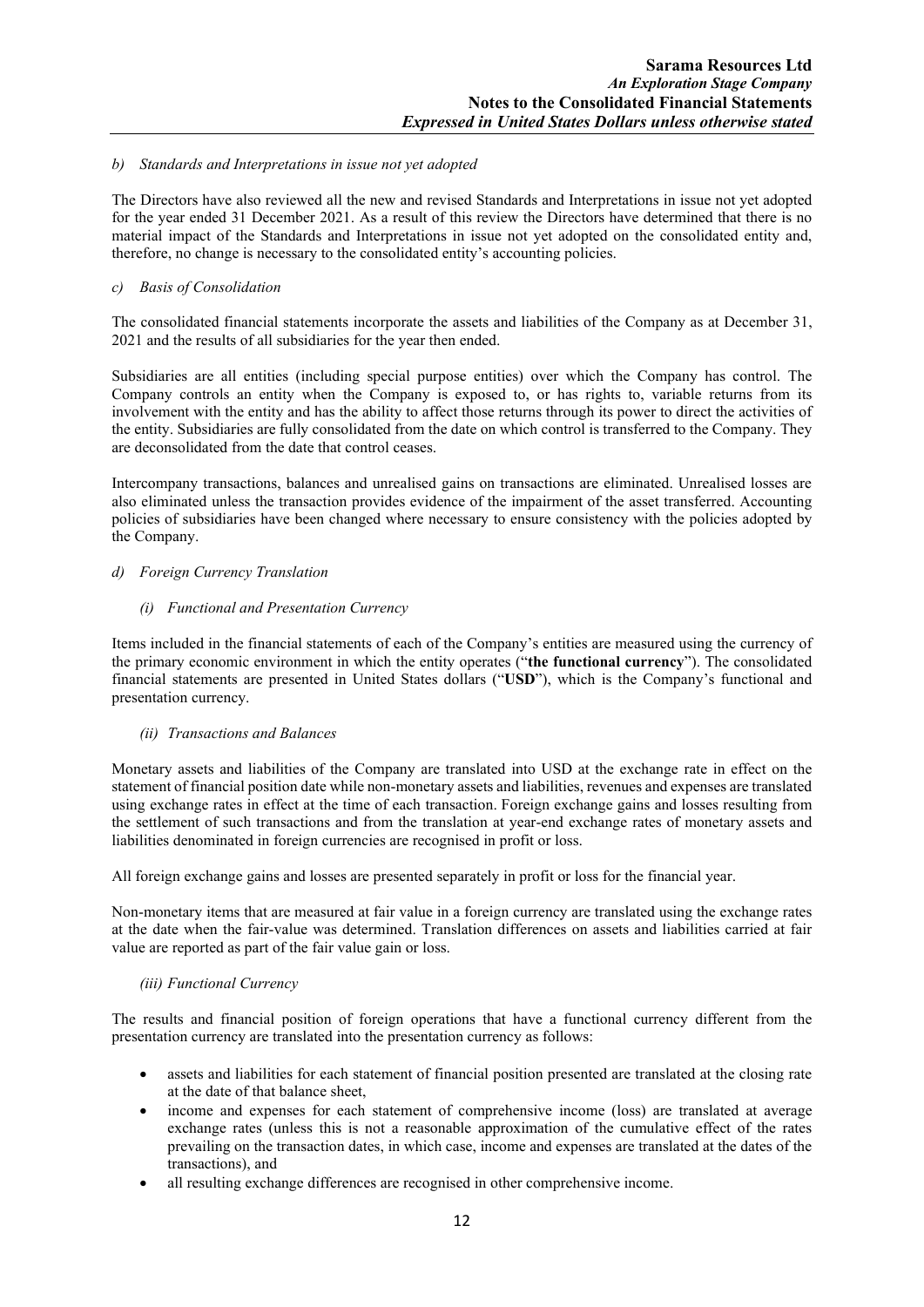#### *e) Financial Instruments*

Cash and cash equivalents are classified as current assets and include short-term, highly liquid investments with original maturities of three months or less that are readily convertible to known amounts of cash and which are subject to an insignificant risk of change in value. The Company places the majority of its cash holdings with an Australian financial institution which has a high credit rating.

#### *Non-derivative financial assets and liabilities*

The Company has the following non-derivative financial assets and liabilities:

i. Receivables

Receivables are financial assets with fixed or determinable payments that are not quoted in an active market. Such assets are initially recognised at fair value, less any directly attributable transaction costs. Subsequent to initial recognition, receivables are measured at amortised cost using the effective interest method, less any impairment losses.

ii. Financial assets at fair value through profit or loss (FVTPL)

Financial assets that are held within a different business model other than 'hold to collect' or 'hold to collect and sell' are categorised at fair value through profit and loss. Further, irrespective of business model financial assets whose contractual cash flows are not solely payments of principal and interest are accounted for at FVTPL. Assets in this category are measured at fair value with gains or losses recognised in profit or loss. The fair values of financial assets in this category are determined by reference to active market transactions or using a valuation technique where no active market exists.

iii. Amounts payable and other accrued liabilities Such financial liabilities are recognised initially at fair value, net of any directly attributable transaction costs. Subsequent to initial recognition, these financial liabilities are measured at amortised cost using the effective interest method if significant.

#### *f) Exploration and Evaluation Assets*

Mineral exploration and evaluation costs are expensed as incurred based upon each area of interest. Acquisition costs will normally be expensed but will be assessed on a case by case basis and if appropriate may be capitalised. These acquisition costs are only carried forward to the extent that they are expected to be recouped through the successful development or sale of the tenement. Accumulated acquisition costs in relation to an abandoned tenement are written off in full against profit or loss in the year in which the decision to abandon the tenement is made. Where a decision has been made to proceed with development in respect of a particular area of interest, all future costs are recorded as a development asset.

#### *g) Impairment of Plant and Equipment*

At the end of each reporting period, the carrying amounts of the Company's plant and equipment is reviewed to determine whether there is any indication that those assets are impaired. If any such indication exists, the recoverable amount of these assets is estimated in order to determine the extent of the impairment, if any. The recoverable amount is determined as the higher of the fair value less costs to sell for the asset and the asset's value in use. In assessing value in use, the estimated future cash flows are discounted to their present value using a pretax discount rate that reflects current market assessments of the time-value-of-money and the risks specific to the asset. If the recoverable amount of an asset is estimated to be less than its carrying amount, the carrying amount of the asset is reduced to its recoverable amount and the impairment loss is recognised within profit or loss for the period. For an asset that does not generate largely independent cash inflows, the recoverable amount is determined for the cash generating unit to which the asset belongs.

Where an impairment loss subsequently reverses, the carrying amount of the asset (or cash-generating unit) is increased to the revised estimate of its recoverable amount, but to an amount that does not exceed the carrying amount that would have been determined had no impairment loss been recognised for the asset (or cash-generating unit) in prior years. A reversal of an impairment loss is recognised immediately in profit or loss.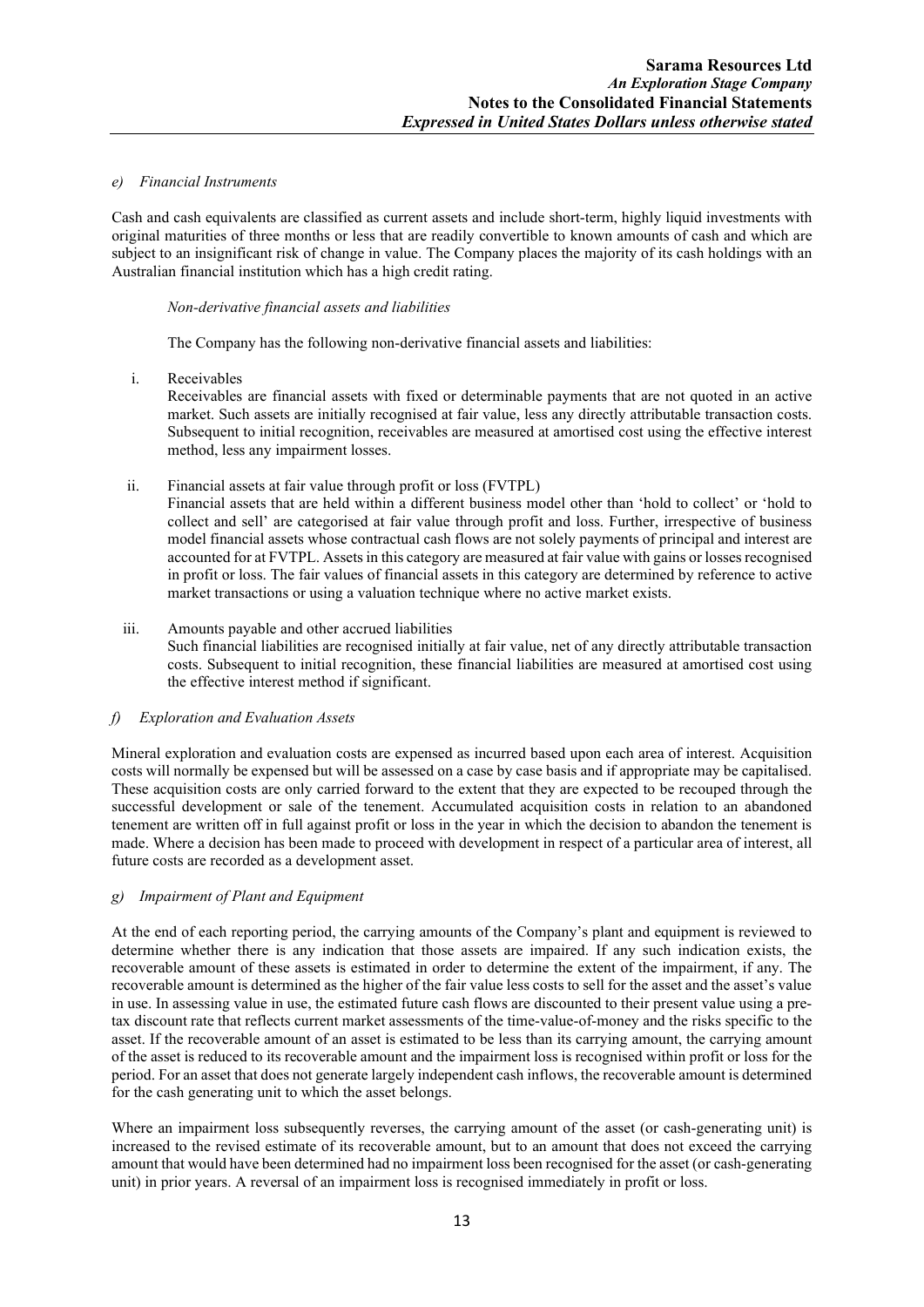#### *h) Plant and Equipment*

The cost of all plant and equipment is stated at historical cost less depreciation and impairment charges. Historical cost includes expenditure that is directly attributable to the acquisition of the items. Assets are depreciated over their estimated useful service lives using the straight-line method at the following periods:

| Office equipment    | 4 years |
|---------------------|---------|
| Plant and equipment | 3 years |
| Motor vehicles      | 4 years |

Depreciation expense relating to plant and equipment in Burkina Faso, Mali and Liberia is capitalised and forms part of exploration and evaluation assets. Depreciation expense for plant and equipment in Australia is recognised as an expense through profit or loss.

#### *i) Stock-based Compensation*

The fair value of share purchase options or warrants granted is determined by the Black-Scholes option pricing model using estimates for the volatility of the trading price of the Company's stock, the expected lives of share purchase options awarded, the fair value of the Company's shares and the risk-free interest rate.

For employees, the fair value of the options is measured at the date of the grant. For non-employees, the fair value of the options is measured on the earlier of the date on which the counterparty performance is complete or the date the performance commitment is reached or the date at which the equity instruments are granted if they are fully vested and non-forfeitable. The estimated fair value of awards of share purchase options is charged to expense over the vesting period, with offsetting amounts to equity. If the share purchase options are granted for past services, they are expensed immediately. If the share purchase options are forfeited prior to vesting, no amounts are charged to expense. If share purchase options are exercised, then the fair value of the options is reclassed from stock-based compensation reserve to share capital.

At each reporting date, the amount recognised as an expense is adjusted to reflect the actual number of share purchase options or warrants that are expected to vest. The corresponding entry is recognised in the stock-based compensation reserve.

#### *j) Basic and Diluted Earnings per Share*

The Company presents basic and diluted earnings per share data for its common shares, calculated by dividing the result attributable to common shareholders of the Company by the weighted average number of common shares outstanding during the period. Diluted earnings per share does not adjust the profit attributable to common shareholders or the weighted average number of common shares outstanding when the effect is anti-dilutive.

#### *k) Share Warrants*

In accordance with IFRS, an obligation to issue shares for a price that is not fixed in the Company's functional currency, and that does not qualify as a rights offering, must be classified as a derivative liability and measured at fair value through profit or loss in accordance with the requirements of IAS 32 Financial Instruments: Presentation. The financial liability will be accounted for at fair value through profit or loss until such time that the warrants are exercised or lapse, at which point the liability will be transferred to equity.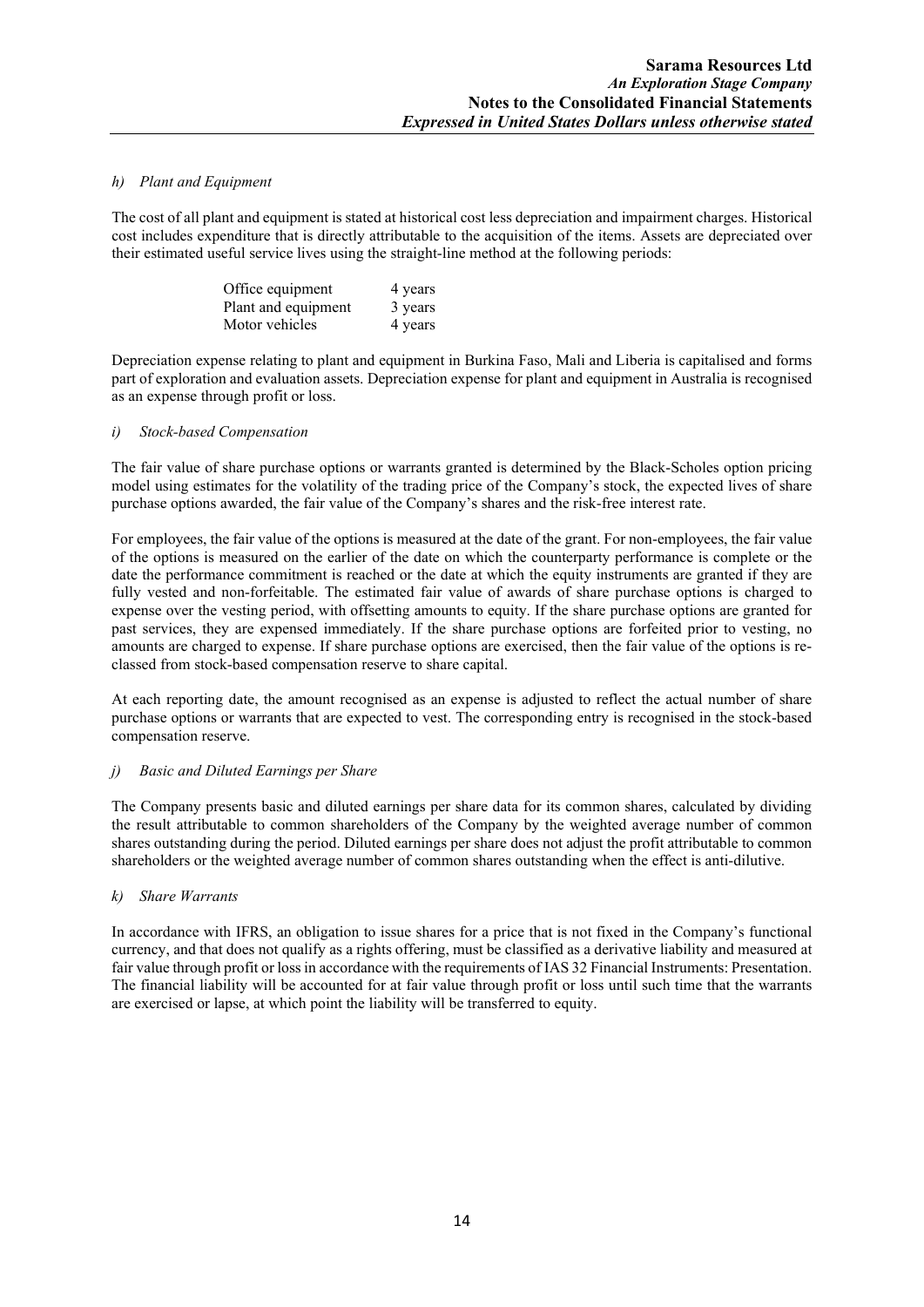#### *l) Income Taxes*

Income tax on the profit or loss for the period presented comprises current and deferred tax. Income tax is recognised in profit or loss except to the extent that it relates to items recognised directly in equity, in which case it is recognised in equity.

Current tax expense is the expected tax payable on the taxable income for the year, using tax rates enacted or substantively enacted at year end, adjusted for amendments to tax payable with regards to previous years.

Deferred tax is provided using the balance sheet liability method, providing for temporary differences between the carrying amounts of assets and liabilities for financial reporting purposes and the amounts used for taxation purposes. The following temporary differences are not provided for: goodwill not deductible for tax purposes; the initial recognition of assets or liabilities that affect neither accounting nor taxable profit; and differences relating to investments in subsidiaries, associates, and joint ventures to the extent that they will probably not reverse in the foreseeable future. The amount of deferred tax provided is based on the expected manner of realisation or settlement of the carrying amount of assets and liabilities, using tax rates enacted or substantively enacted at the financial position reporting date applicable to the period of expected realisation or settlement.

A deferred tax asset is recognised only to the extent that it is probable that future taxable profits will be available against which the asset can be utilised.

#### *m) Segment Reporting*

Operating segments are reported in a manner consistent with the internal reporting provided to the chief operating decision maker. The chief operating decision maker is responsible for allocating resources and assessing performance of the operating segments.

#### *n) Critical Estimates and Judgements*

The preparation of financial statements in conformity with IFRS requires management to make judgements, estimates and assumptions that affect the reported amounts of assets and liabilities at the date of the financial statements and reported amounts of revenues and expenses during the reporting period. Estimates and assumptions are continually evaluated and are based on management experience and other factors, including expectations about future events that are believed to be reasonable under the circumstances. However, actual outcomes can differ from these estimates. Information about significant areas of estimation uncertainty considered by management in preparing the financial statements is described below.

#### *(i) Measurement of warrants and stock options*

The Company determines the fair value of both warrants and options classified as liabilities at fair value through profit or loss using the Black-Scholes Model. Note 7 provides detailed information about the key assumptions used in the determination of the fair value of warrants.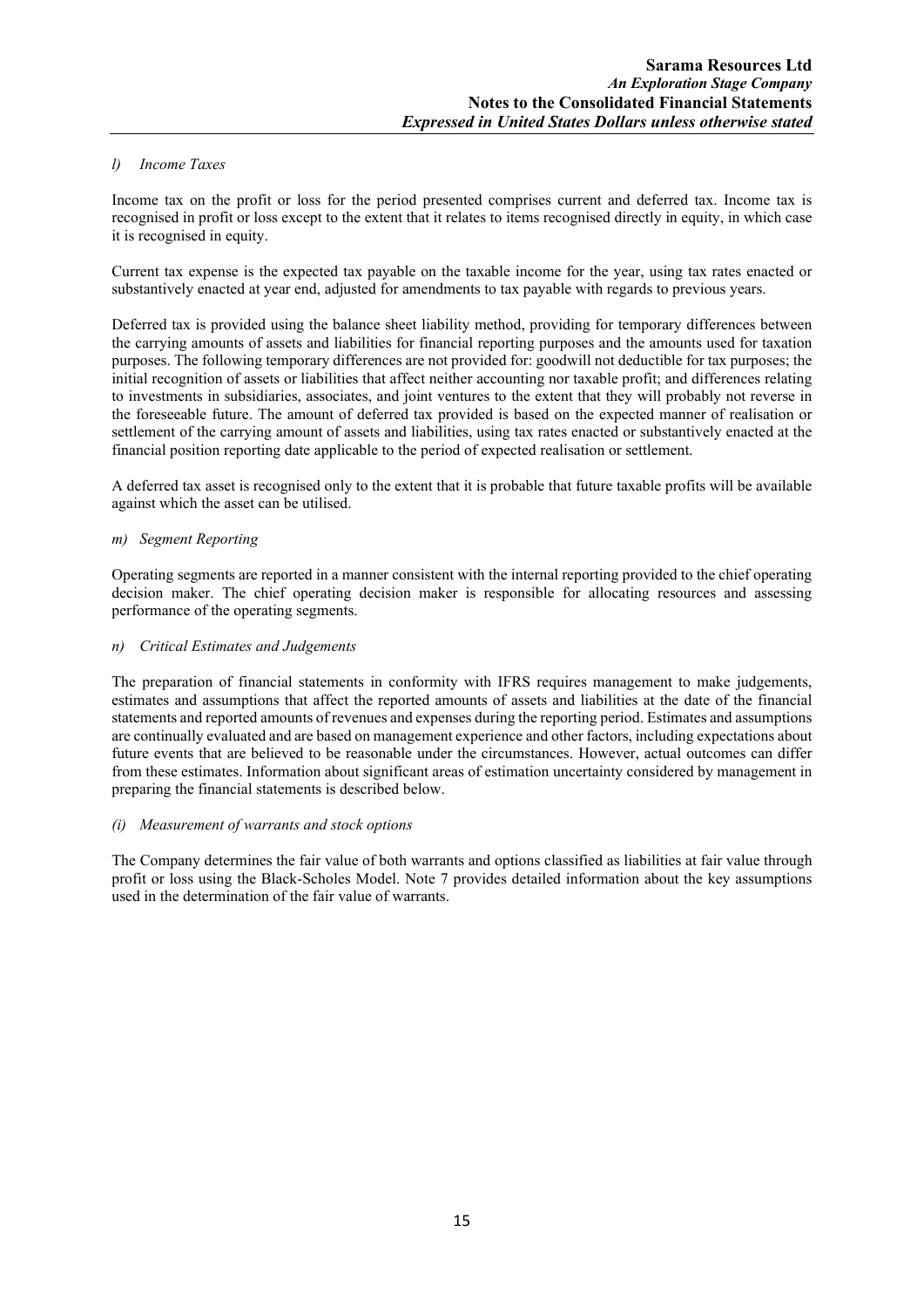## **3. CASH AND CASH EQUIVALENTS**

|                          | December 31, 2021 | <b>December 31, 2020</b> |
|--------------------------|-------------------|--------------------------|
| Cash at bank and in hand | 671,029           | 822,870                  |
| Deposits at call         | 362,316           | 796,743                  |
|                          | 1,033,345         | 1,619,613                |

Cash at bank earns interest at floating rates based on daily bank deposit rates. Short-term deposits are made on a rolling overnight basis and earn interest at the respective short-term deposit rates.

The Company's exposure to interest rate risk and sensitivity analysis for financial assets and liabilities are disclosed in Note 9.

### **4. PLANT AND EQUIPMENT**

|                                 | <b>December 31, 2021</b>      |                                 |                            |              |
|---------------------------------|-------------------------------|---------------------------------|----------------------------|--------------|
|                                 | <b>Plant</b> and<br>Equipment | <b>Motor</b><br><b>Vehicles</b> | <b>Office</b><br>Equipment | <b>Total</b> |
|                                 | \$                            | \$                              | S                          | S            |
| Opening net book value          | 18,206                        |                                 | 14,465                     | 32,671       |
| Additions                       |                               |                                 | 2,745                      | 2,745        |
| Depreciation                    | (6,259)                       |                                 | (10, 871)                  | (17, 130)    |
| <b>Closing net book value</b>   | 11,947                        |                                 | 6,339                      | 18,286       |
| Cost                            | 241,783                       | 158,306                         | 287,079                    | 687,168      |
| <b>Accumulated Depreciation</b> | (229, 836)                    | (158,306)                       | (280,740)                  | (668, 882)   |
| Closing net book value          | 11,947                        |                                 | 6,339                      | 18,286       |

#### **December 31, 2020**

|                               | <b>Plant</b> and<br>Equipment | <b>Motor</b><br><b>Vehicles</b> | Office<br>Equipment | <b>Total</b> |
|-------------------------------|-------------------------------|---------------------------------|---------------------|--------------|
|                               | S                             | S                               | S                   | S            |
| Opening net book value        | 24,933                        |                                 | 26,635              | 51,568       |
| <b>Additions</b>              | ۰                             |                                 | 2,874               | 2,874        |
| Disposals - Cost              |                               |                                 | (1,673)             | (1,673)      |
| Disposals - Accum Depn        |                               |                                 | 1,043               | 1,043        |
| Depreciation                  | (6, 727)                      |                                 | (14, 414)           | (21, 141)    |
| Closing net book value        | 18,206                        |                                 | 14,465              | 32,671       |
| Cost                          | 241,783                       | 158,306                         | 284,334             | 684,423      |
| Accumulated Depreciation      | (223, 577)                    | (158, 306)                      | (269, 869)          | (651,752)    |
| <b>Closing net book value</b> | 18,206                        |                                 | 14,465              | 32,671       |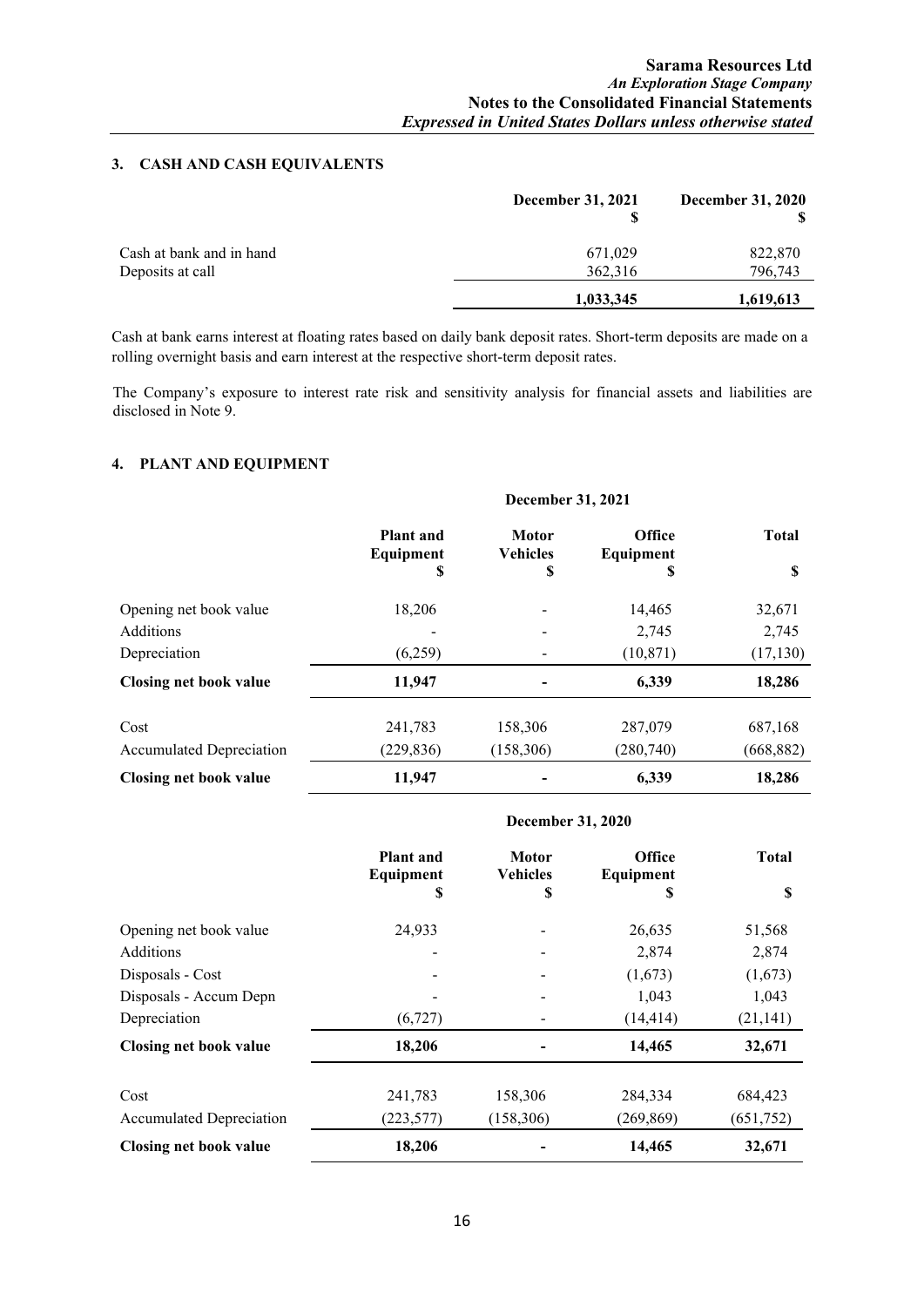#### **5. INVESTMENT IN ASSOCIATE**

The Company has determined that it has significant influence over Joint Venture BFI Inc., a joint venture focussed on the exploration and evaluation of the Karankasso Project ("the Project") in Burkina Faso, as it holds 17.52% (2020: 18.55%) of the voting power as well as holding 2 out of the 4 Board positions. The Company's interest is accounted for using the equity method in the consolidated financial statements. Summarised financial information of the joint venture, based on IFRS financial statements, and reconciliation with the carrying amount of the investment in the consolidated financial statements are set out below. The Company has not made any additional contributions during the year ended December 31, 2021.

Summarised statement of financial position of Joint Venture BF1 Inc.:

|                                                 | December 31, 2021 | <b>December 31, 2020</b> |
|-------------------------------------------------|-------------------|--------------------------|
|                                                 | S                 |                          |
| Current assets                                  | 564,088           | 326,271                  |
| Non-current assets                              | 17,224,838        | 16,494,342               |
| Current liabilities                             |                   |                          |
| Non-current liabilities                         | (5.556, 469)      | (4,572,978)              |
| Equity                                          | 12,232,457        | 12,247,635               |
| Reconciliation to carrying amount of investment |                   |                          |
| Company's share of equity                       | 2,143,126         | 2,271,936                |
| Plus additional contributions                   | 1,365,851         | 1,365,851                |
|                                                 | 3,508,977         | 3,637,787                |
| Notional premium on acquisition by JV           | (1,672,806)       | (1,801,616)              |
| Karankasso Project Joint Venture- at cost       | 1,836,171         | 1,836,171                |

The notional premium is due to the joint venture recording a higher value of the equity contributed by the Company upon transfer to the joint venture.

#### **6. TERMINATION AGREEMENT – BARRICK**

On May 14, 2019, the Company announced that it had executed a definitive agreement (the "Agreement") with Acacia Mining plc ("Acacia") that provides for the termination of the 2014 earn-in agreement between the two companies in respect of the South Houndé Project (or the "Project") in south-western Burkina Faso. The Agreement provides for Sarama to resume operatorship and regain a 100% interest in the Project.

On November 18, 2019, the Company announced that it had renegotiated certain terms of the Agreement resulting in an immediate return to 100% ownership of the Project and the reduction of the trailing reimbursement payment. The Company agreed to waive certain closing conditions and, in return, Barrick TZ Ltd ("Barrick"), formerly Acacia, agreed to amend and reduce the total trailing reimbursement from \$2 million to \$1 million, payable 12 months from the date of the amendment.

On June 24, 2020, the Company announced that Barrick agreed to defer the \$1 million payable on November 18, 2020 to January 15, 2022 inclusive of interest at an annual rate of 10%. On November 18, 2021, Barrick agreed to further defer the \$1 million payable by an additional year to January 15, 2023 ("Maturity date") inclusive of interest at an annual rate of 12.5% effective from November 18, 2021. The Company will be required to repay the liability, inclusive of accrued interest, if it completes any financing with gross proceeds of US\$ 3.5 million or greater prior to the maturity date. The liability has been classified as current given the Company has completed its equity raising on April 22, 2022, in relation to its dual listing on the ASX. Refer to Note 17 and 19 for further information.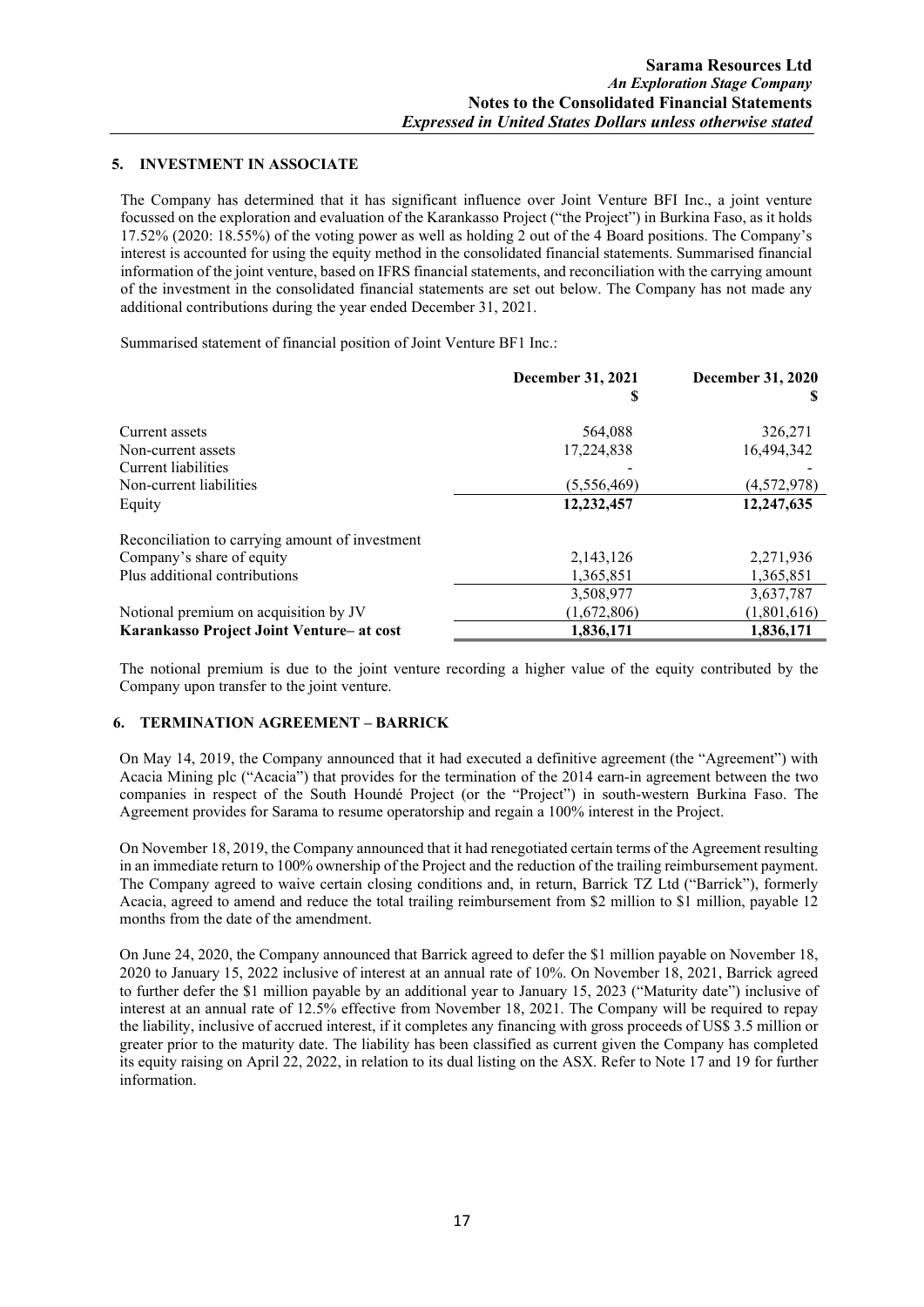#### **7. SHARE CAPITAL**

#### *(a) Authorised Share Capital*

At December 31, 2021, the authorised share capital comprised an unlimited number of common shares without par value.

#### *(b) Issued Share Capital*

|                                                       | 2021<br>Number of | 2021       | 2020<br>Number of | 2020         |
|-------------------------------------------------------|-------------------|------------|-------------------|--------------|
| <b>Details</b>                                        | shares            | S          | shares            | S            |
| Balance at January 1                                  | 90,099,894        | 51,715,494 | 250,659,987       | 50, 162, 722 |
| Issue of shares in lieu of salary                     |                   |            | 786,846           | 52,585       |
| Issue of shares under private placement<br>(i)        | 9,727,037         | 1,625,563  | 18,852,936        | 1,547,800    |
| Share issuance costs                                  |                   | (76, 947)  |                   | (47,613)     |
| Fair value warrants issued                            |                   | (447,098)  |                   |              |
| Share consolidation (3 old for 1 new<br>share) $(ii)$ |                   |            | (180, 199, 875)   |              |
| <b>Balance December 31 (net of cost)</b>              | 99,826,931        | 52,817,012 | 90,099,894        | 51,715,494   |

*(i) Private Placement*

On July 29, 2021 the Company announced that it had raised C\$2,042,678 and issued 9,727,037 units (the "Units") at a price of C\$0.21 per Unit. Each Unit is comprised of one common share of the Company and one-half of one common share purchase warrant (each full warrant, a "Warrant"), with each Warrant being exercisable to purchase one common share of the Company at an exercise price of C\$0.28 until July 28, 2024. The Company issued an aggregate of 9,727,037 common shares and 4,863,517 Warrants.

(ii) *Share Consolidation:*

On October 7, 2020, Sarama implemented a consolidation of its issued and outstanding Shares on a 3 old for 1 new share basis (the "Share Consolidation"). No fractional shares were issued as a result of the Share Consolidation. The Consolidation was approved by the Board pursuant to the new Articles of the Company approved by shareholders at the Company's annual and special general meeting held on September 17, 2020.

#### *(c) Company Stock Option Plan*

The Company has a stock option plan (the "**Plan**") that provides for the issuance of up to 10% of the issued and outstanding shares of the Company. The board of directors is authorised to set the exercise price, expiry date, and vesting provisions for each grant, subject to the policies of the TSX Venture Exchange. The plan provides for a maximum grant period of ten years. Options can be exercised at any time prior to their expiry date. Details are as follows:

|                                 |            | <b>Pre Share</b><br><b>Consolidation</b> |           | <b>Post Share</b><br><b>Consolidation</b> |                    |
|---------------------------------|------------|------------------------------------------|-----------|-------------------------------------------|--------------------|
|                                 |            | <b>Exercise</b>                          |           | <b>Exercise</b>                           | <b>Expiry Date</b> |
| <b>Grant Date</b>               | No.        | Price                                    | No.       | Price                                     |                    |
| January 18, 2019 (fully vested) | 4.325,000  | C\$0.06                                  | 1.441.665 | C\$0.18                                   | January 18, 2022   |
| January 16, 2020 (fully vested) | 10,800,000 | C\$0.07                                  | 3,599,999 | C\$0.21                                   | January 16, 2023   |
| June 24, 2020 (fully vested)    | 1,500,000  | C\$0.08                                  | 500,000   | C\$0.24                                   | June 23, 2023      |
|                                 | 16,625,000 |                                          | 5,541,664 |                                           |                    |
| January 14, 2021 (fully vested) |            |                                          | 3,158,336 | C\$0.35                                   | January 14, 2024   |
|                                 |            |                                          | 8,700,000 |                                           |                    |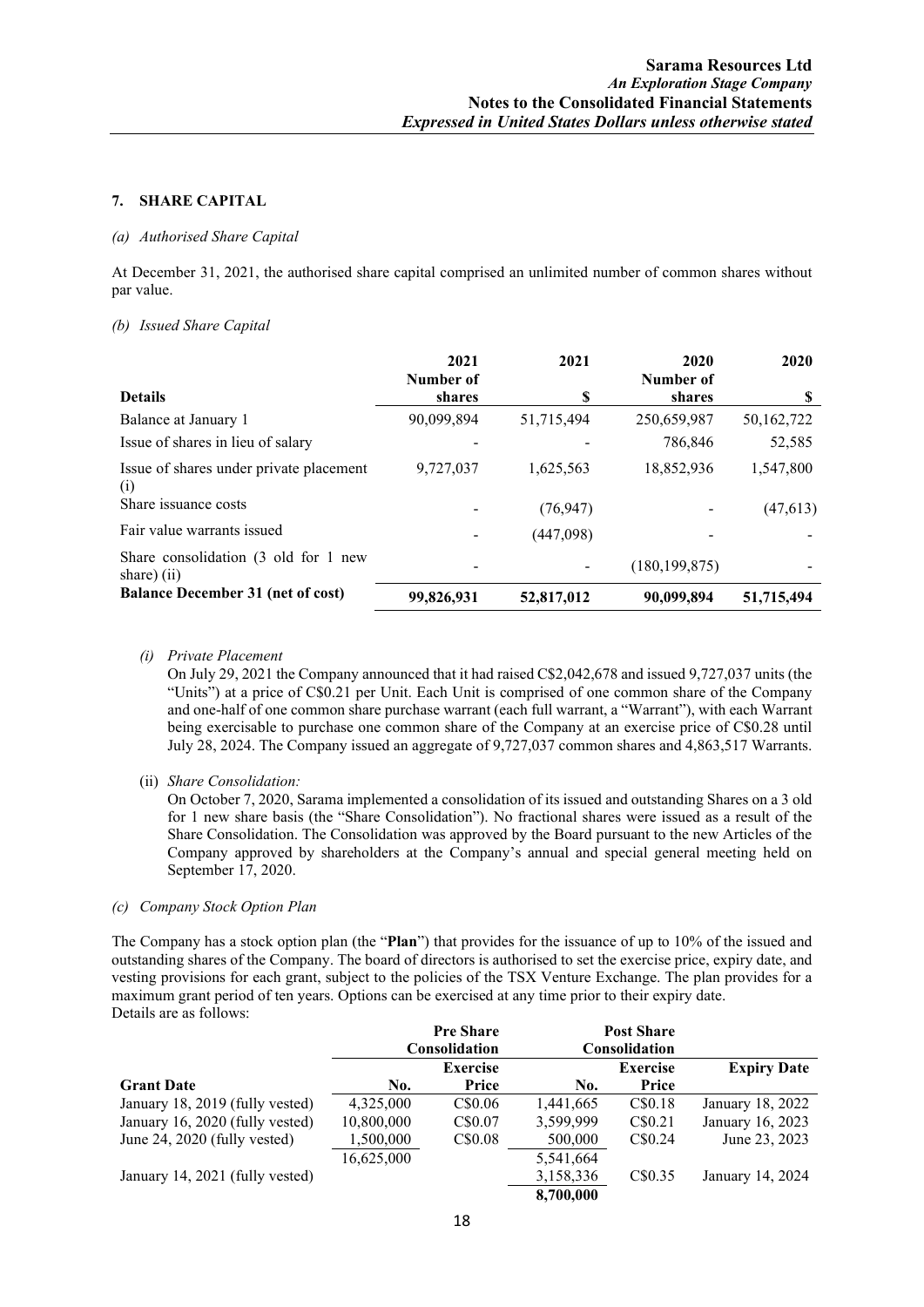On January 14, 2021, the Company issued 3,158,336 options to directors, officers and employees of the company, exercisable at C\$0.35 and expiring 3 years after issue.

No options were exercised in the year ended December 31, 2021 (year ended December 31, 2020: Nil).

2,746,666 options expired in the year ended December 31, 2021 at a weighted average exercise price and life of C\$0.32 and 2.9 years respectively (year ended December 31, 2020: 1,665,000 options expired at a weighted average exercise price and life of C\$0.60 and 3 years respectively).

#### *(d) Stock-Based Compensation*

*(i) Options*

For the year ended December 31, 2021, the expense incurred relating to stock-based compensation on the grant of options was \$513,112 (December 31, 2020: \$360,212).

For the year ended December 31, 2021, the Company granted stock options to its directors, officers, employees and consultants and estimated the stock-based compensation as follows:

|                                                           | January 14, |
|-----------------------------------------------------------|-------------|
|                                                           | 2021        |
| Total options granted                                     | 3,158,336   |
| Exercise price                                            | C\$0.35     |
| Estimated fair value of compensation recognised           | \$513,112   |
| Balance to be recognised over remaining vesting<br>period | <b>Snil</b> |
| Estimated fair value per option                           | \$0.21      |

The fair value of the stock-based compensation recognised in the accounts has been estimated using the Black-Scholes Option-Pricing Model with the following assumptions:

|                                                     | January 14, |
|-----------------------------------------------------|-------------|
|                                                     | 2021        |
| Share price of underlying security on date of grant | C\$0.31     |
| Risk-free interest rate                             | $0.21\%$    |
| Expected dividend yield                             | $0\%$       |
| Expected stock price volatility                     | 113.5%      |
| Expected option life in years                       | 3 years     |

The share price volatility is based on historical data and reflects the assumption that historical volatility over a period similar to the life of the option is indicative of future trends, which may not necessarily be indicative of exercise patterns that may occur.

#### *(ii) Warrants*

The Company has issued warrants as part of its capital raising and exploration programs. The details of all warrants still on issue are detailed below.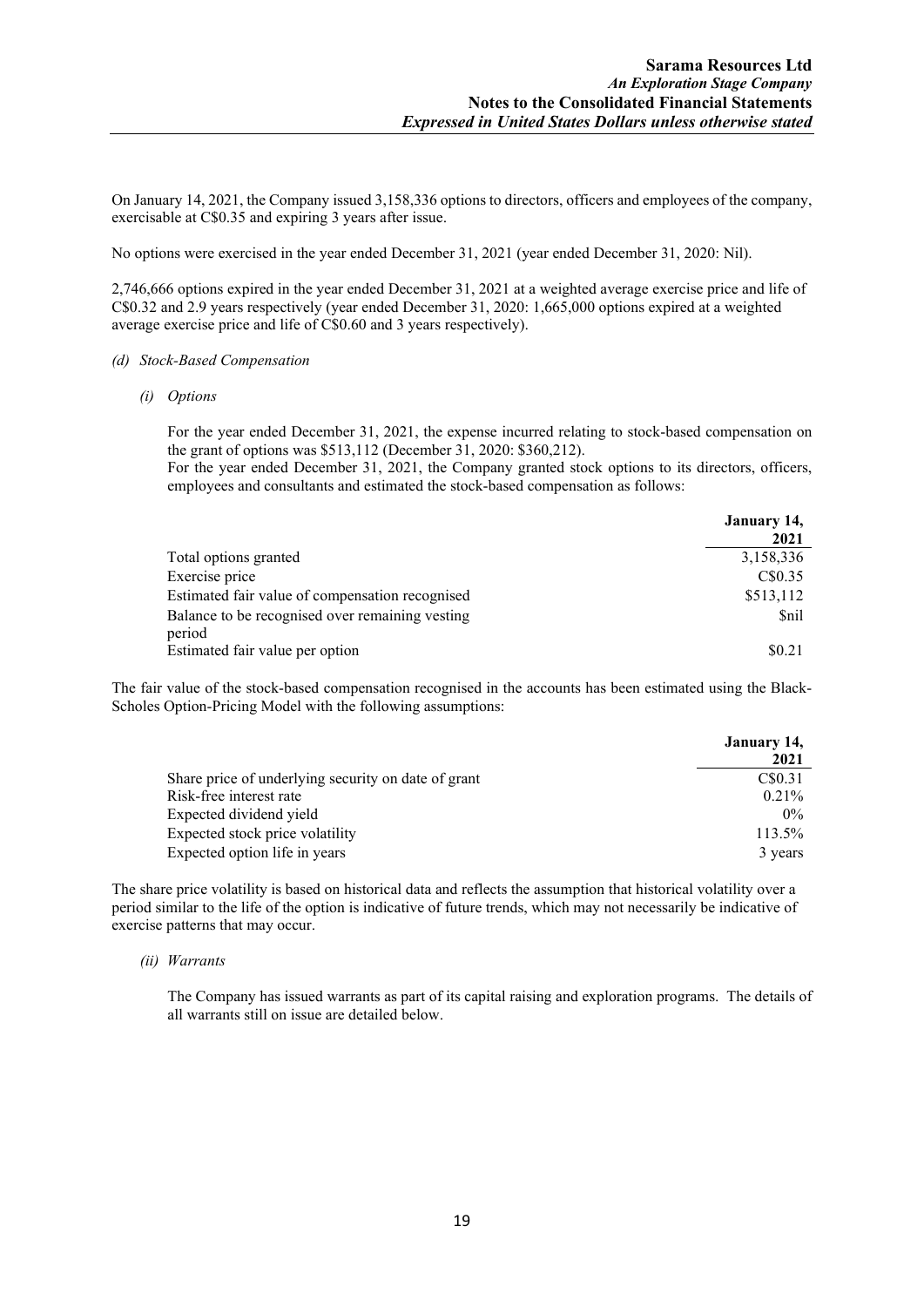| <b>Pre Share Consolidation</b>               |                                           |                                               |                                                                    |                                                                    |                    |
|----------------------------------------------|-------------------------------------------|-----------------------------------------------|--------------------------------------------------------------------|--------------------------------------------------------------------|--------------------|
| <b>Warrant</b> issue                         | <b>Total</b><br>Warrants<br><b>Issued</b> | <b>Exercise</b><br>Price<br>(C <sub>s</sub> ) | <b>Estimated</b><br>fair value of<br>warrants<br>(C <sub>s</sub> ) | <b>Estimated</b><br>fair value<br>per warrant<br>(C <sub>s</sub> ) | <b>Expiry Date</b> |
| Acquisition Warrants issued<br>May 23, 2019  | 2,500,000                                 | \$0.10                                        | 183,912                                                            | \$0.074                                                            | May 23, 2024       |
| Acquisition Warrants issued<br>May 23, 2019  | 2,500,000                                 | \$0.20                                        | 162,184                                                            | \$0.065                                                            | May 23, 2024       |
| <b>Total</b>                                 | 5,000,000                                 |                                               | 346,096                                                            | \$0.069                                                            |                    |
| <b>Post Share Consolidation</b>              |                                           |                                               |                                                                    |                                                                    |                    |
| <b>Warrant</b> issue                         | <b>Total</b><br>Warrants<br><b>Issued</b> | <b>Exercise</b><br>Price<br>(C <sub>s</sub> ) | <b>Estimated</b><br>fair value of<br>warrants<br>(C\$)             | <b>Estimated</b><br>fair value<br>per warrant<br>(C <sub>s</sub> ) | <b>Expiry Date</b> |
| Acquisition Warrants issued<br>May 23, 2019  | 833,333                                   | \$0.30                                        | 183,912                                                            | \$0.222                                                            | May 23, 2024       |
| Acquisition Warrants issued<br>May 23, 2019  | 833,333                                   | \$0.60                                        | 162,184                                                            | \$0.195                                                            | May 23, 2024       |
| <b>Sub Total</b>                             | 1,666,666                                 |                                               | 346,096                                                            | \$0.208                                                            |                    |
| Shareholder Warrants issued<br>July 28, 2021 | 4,863,517                                 | \$0.28                                        | 561,822                                                            | \$0.115                                                            | July 28, 2024      |
| <b>Total</b>                                 | 6,530,183                                 |                                               | 907,918                                                            | \$0.139                                                            |                    |

5,000,000 warrants were issued to Acacia on May 23, 2019, as part consideration of definitive agreement executed by the Company and Acacia on May 14, 2019, that provides for the termination of the 2014 earn-in agreement between the two companies in respect of the South Houndé Project. 2,500,000 warrants were issued at an exercise price of C\$0.10 and 2,500,000 warrants were issued at an exercise price of C\$0.20, expiring on May 23, 2024. Post Share Consolidation the warrants have been converted to 833,333 warrants at exercise price of C\$0.30 and 833,333 warrants at exercise price of C\$0.60, respectively.

4,863,517 shareholder warrants were issued on July 28, 2021, in relation to a private placement conducted by the Company. The warrants are exercisable at C\$0.28 and expire on July 28,2024.

The fair value of the acquisition warrants are recognised within the share-based payments reserve, within the equity section of the financial statements, in accordance with IFRS 2.

The fair value of shareholder warrants are recognised as a financial liability in the financial statements in accordance with IAS 32.

The fair value of the warrants recognised in the financial statements has been estimated using the Black-Scholes Option-Pricing Model at inception with the following assumptions:

| Warrant issue                             | <b>Price of</b><br><b>Security on</b><br><i>issue</i> date | Risk –<br>free<br>interest<br>rate | Expected<br>dividend<br>vield | <b>Expected</b><br>stock<br>price<br>volatility | Remaining<br>warrant<br>life |
|-------------------------------------------|------------------------------------------------------------|------------------------------------|-------------------------------|-------------------------------------------------|------------------------------|
| Acquisition Warrants issued May 23, 2019  | C\$0.10                                                    | $1.55\%$                           | $0\%$                         | 105%                                            | 29 months                    |
| Shareholder Warrants issued July 28, 2021 | C\$0.28                                                    | $0.55\%$                           | $0\%$                         | 105%                                            | 31 months                    |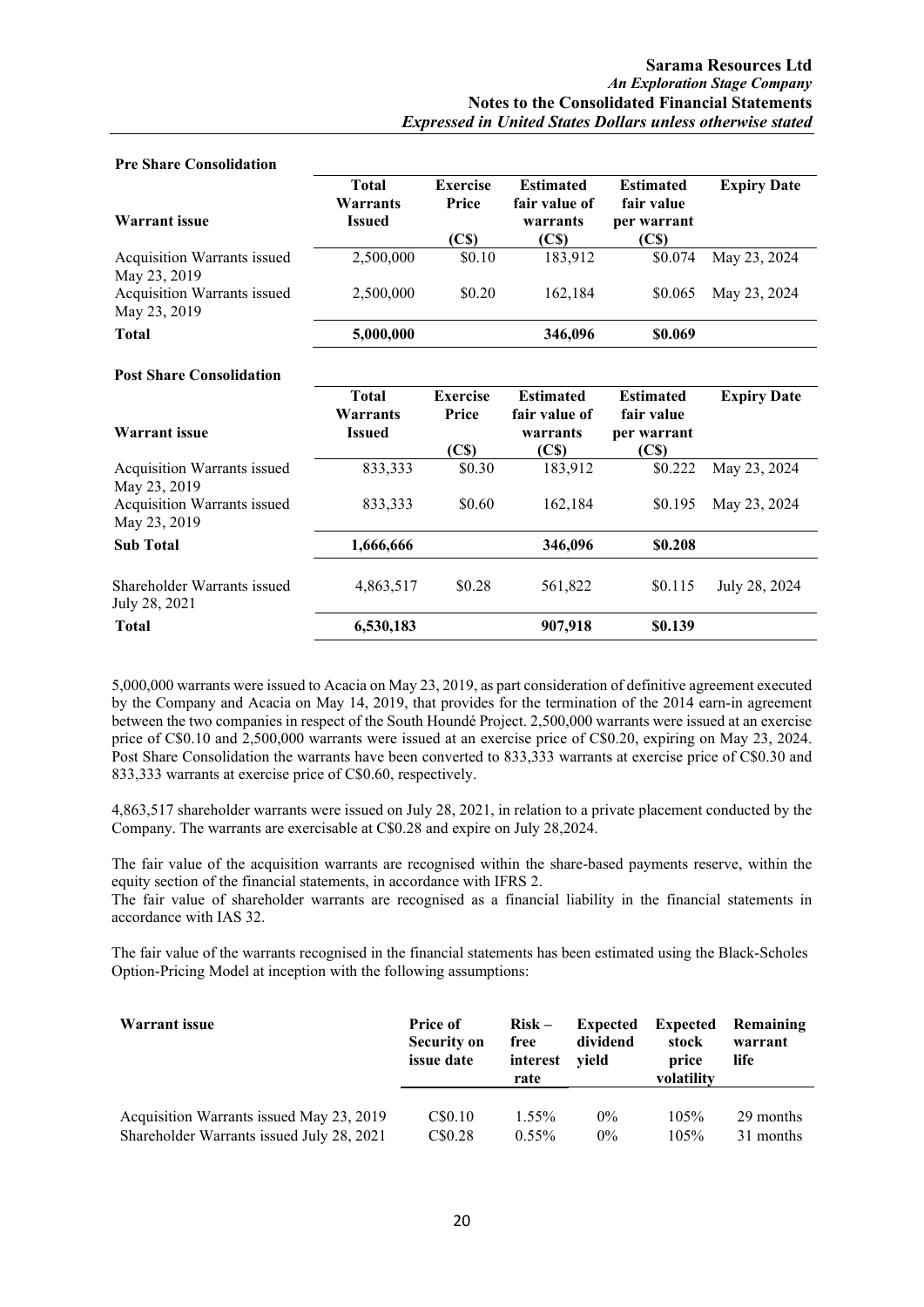## **8. INCOME TAXES**

| A reconciliation of the income tax at statutory rates is as                                                                                   | December 31,<br>2021 | December 31,<br>2020 |
|-----------------------------------------------------------------------------------------------------------------------------------------------|----------------------|----------------------|
| follows:                                                                                                                                      | S                    | S                    |
| Loss for the year before income tax                                                                                                           | (2,607,619)          | (2,577,203)          |
| "Prima facie" income tax benefit at 27% (2020: 27%)<br>Tax effect of permanent differences:                                                   | (704, 057)           | (695, 845)           |
| Stock – based payments                                                                                                                        | 138,540              | 97,257               |
| Foreign exchange (gains) / losses                                                                                                             | 5,618                | (15,309)             |
| Fair value gain on warrants carried at fair value through                                                                                     |                      |                      |
| profit or loss                                                                                                                                | (48, 437)            |                      |
| Capital raising costs                                                                                                                         | (21,991)             | (24, 101)            |
| Non-deductible exploration expenses                                                                                                           | 70,004               | 50,886               |
| Adjustment in respect of global tax rate differences                                                                                          |                      | (101)                |
| Deferred tax assets not brought to account                                                                                                    | 560,323              | 587,213              |
| Income tax benefit                                                                                                                            |                      |                      |
| Deferred tax assets and liabilities<br>Deferred tax assets and liabilities are attributable to the<br>following:<br>Deferred tax liabilities: |                      |                      |
| Deferred tax assets                                                                                                                           |                      |                      |
| Tax losses                                                                                                                                    | 3,866,618            | 4,287,439            |
| Exploration expenditure                                                                                                                       | 8,863,565            | 9,449,649            |
|                                                                                                                                               | 12,730,183           | 13,737,088           |
| Deferred tax assets not recognised                                                                                                            | (12, 730, 183)       | (13, 737, 088)       |
| Deferred tax assets recognised at December 31                                                                                                 |                      |                      |
| Unrecognised deferred tax assets<br>Deferred tax assets have not been recognised in respect<br>of the following items:                        |                      |                      |
| Tax losses - Canada                                                                                                                           | 3,725,834            | 4,136,024            |
| Tax losses - Burkina Faso                                                                                                                     | 140,784              | 151,415              |
| Exploration expenditure                                                                                                                       | 8,863,565            | 9,449,649            |
|                                                                                                                                               | 12,730,183           | 13,737,088           |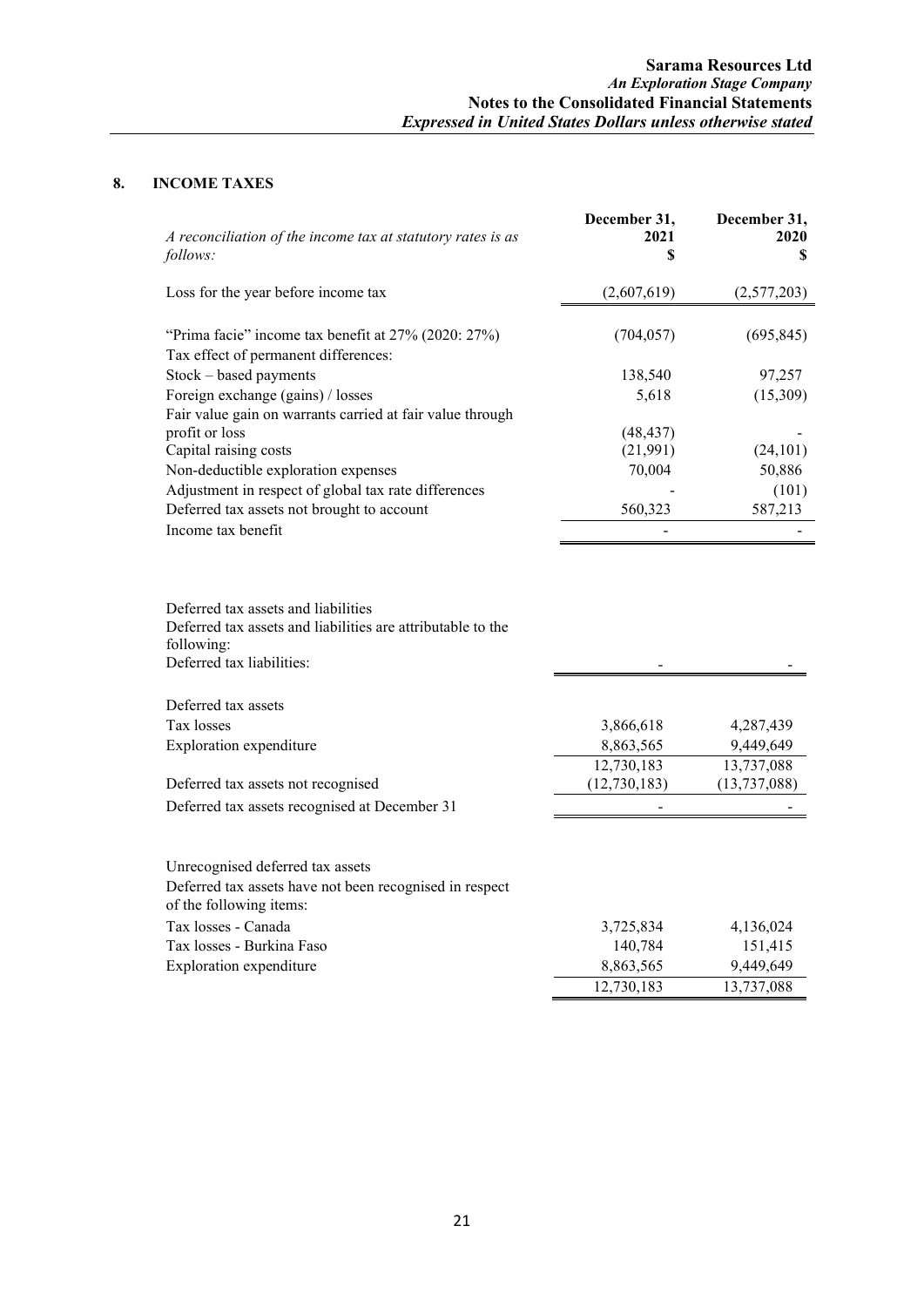#### **9. FINANCIAL INSTRUMENTS**

The Company is exposed to financial risks through the normal course of its business operations. The key risks impacting the Company's financial instruments are considered to be foreign currency risk, interest rate risk, liquidity risk, credit risk and equity price risk. The Company's financial instruments exposed to these risks are cash and short-term deposits, receivables, trade payables and investments in foreign operations.

The executive management team monitors the financial instrument risk to which it is exposed and assesses the impact and likelihood of those risks on an ongoing basis. Where material, these risks are reported and reviewed by the board of directors.

#### (a) Fair Values

The fair value of the Company's financial instruments approximates their carrying values due to the immediate or short-term maturity of these financial instruments. The Company's financial assets and liabilities are measured and recognised at fair value as at December 31, 2021 according to the following fair value measurement hierarchy:

- (a) quoted prices (unadjusted) in active markets that are accessible at the measurement date for identical, unrestricted assets or liabilities (level 1),
- (b) quoted prices in markets that are not active, or inputs that are observable, either directly or indirectly, for substantially the full term of the asset or liability (level 2), and
- (c) prices or valuation techniques that require inputs that are both significant to the fair value measurement and unobservable (supported by little or no market activity) (level 3).
- (b) Financial Instrument Risk Exposure

#### *Foreign currency risk*

The Company has international operations in West Africa, namely Burkina Faso, Mali and Liberia and an administrative office in Western Australia. The multiple locations expose the Company to foreign exchange risk as detailed below:

- Canadian dollar (CAD) primary source of Company funding and its corporate and regulatory costs.
- Australian dollar (AUD) administrative costs in Western Australia.
- Euro and Communauté Financiére Africaine Francs (CFA) funding of African operations.

Management's policy is to actively manage foreign exchange risk. Management mitigates foreign exchange risk by continuously monitoring forecasts and spot prices of foreign currency and holding foreign currency based on expected future expenditure commitments.

The carrying amounts of the Company's financial assets and liabilities are denominated in USD, except as set out below: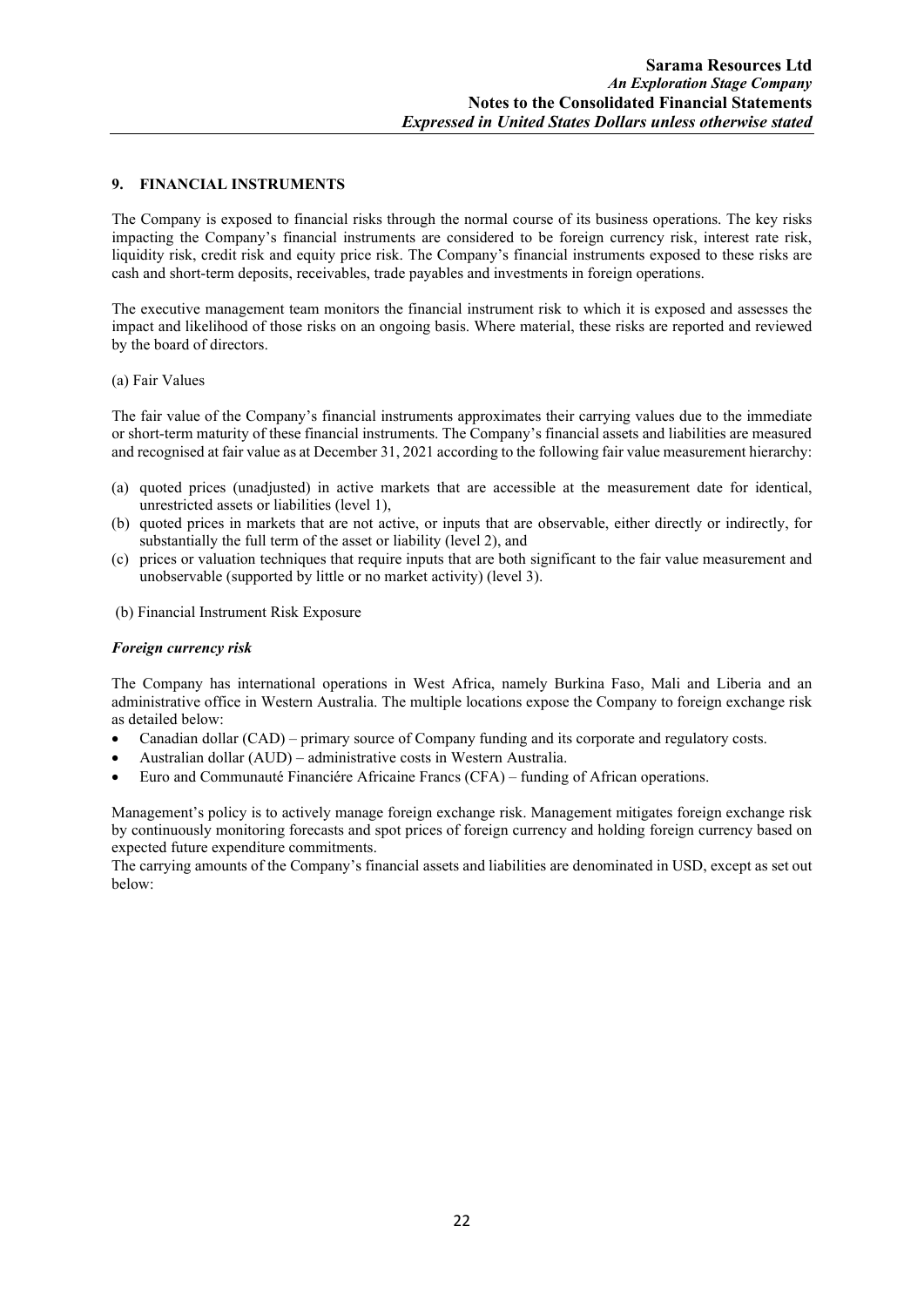|                           | As at December 31, 2021 |                         |           |  |
|---------------------------|-------------------------|-------------------------|-----------|--|
|                           | <b>AUD</b><br>S         | <b>CAD</b><br>S         | Euro<br>€ |  |
| Cash and cash equivalents | 590,768                 | 527,656                 | 150,336   |  |
| Payables                  | 120,552                 | 257                     |           |  |
|                           |                         | As at December 31, 2020 |           |  |
|                           | <b>AUD</b>              | <b>CAD</b>              | Euro      |  |
|                           |                         | S                       | €         |  |
| Cash and cash equivalents | 1,179,044               | 918,672                 |           |  |
| Payables                  | 126,228                 | 17,539                  |           |  |

#### *Sensitivity*

Based on the financial instruments held as at December 31, 2021, had the US dollar weakened/strengthened by 10% against the AUD, CAD or Euro, with all other variables held constant, the Company's losses/gains for the year would have been mainly as a result of foreign exchange gains/losses in translation of foreign denominated currencies. The following table summarises the sensitivity of the Company's cash and cash equivalents to changes in foreign exchange rates.

The Company's exposure to other foreign exchange movements is not material.

|                            | As at December 31, 2021 |                         |           |  |
|----------------------------|-------------------------|-------------------------|-----------|--|
|                            | <b>AUD</b>              | <b>CAD</b>              | Euro<br>€ |  |
| USD Strengthened by 10%    | (31, 047)               | (37,762)                | (15, 504) |  |
| USD Weakened by 10%        | 37,946                  | 46,153                  | 18,949    |  |
|                            |                         | As at December 31, 2020 |           |  |
|                            | <b>AUD</b>              | <b>CAD</b>              | Euro      |  |
|                            |                         |                         | €         |  |
| USD Strengthened by $10\%$ | (73, 783)               | (64,300)                |           |  |
| USD Weakened by 10%        | 90,180                  | 78,589                  |           |  |

#### *Credit risk*

Credit risk is the risk that one party to a financial instrument will fail to discharge an obligation and cause the other party to incur a financial loss. Financial instruments that potentially subject the Company to credit risk consist of cash and cash equivalents and accounts receivable.

The Company has reduced its credit risk by holding all of its cash and cash equivalents with an Australian financial institution, whose Moody's Investor Service rating is Aa3, except for working capital requirements in West Africa.

#### *Liquidity risk*

Ultimate responsibility for liquidity risk rests with the Board of Directors, who oversee a liquidity risk management framework for the management of the Company's funding and liquidity requirements.

The Company manages liquidity risk by continuously monitoring forecast and actual cash flows and ensuring there are adequate funds available to meet its operating and growth objectives. The Company relies on issuance of shares to fund exploration programs and will most likely issue additional shares in the future.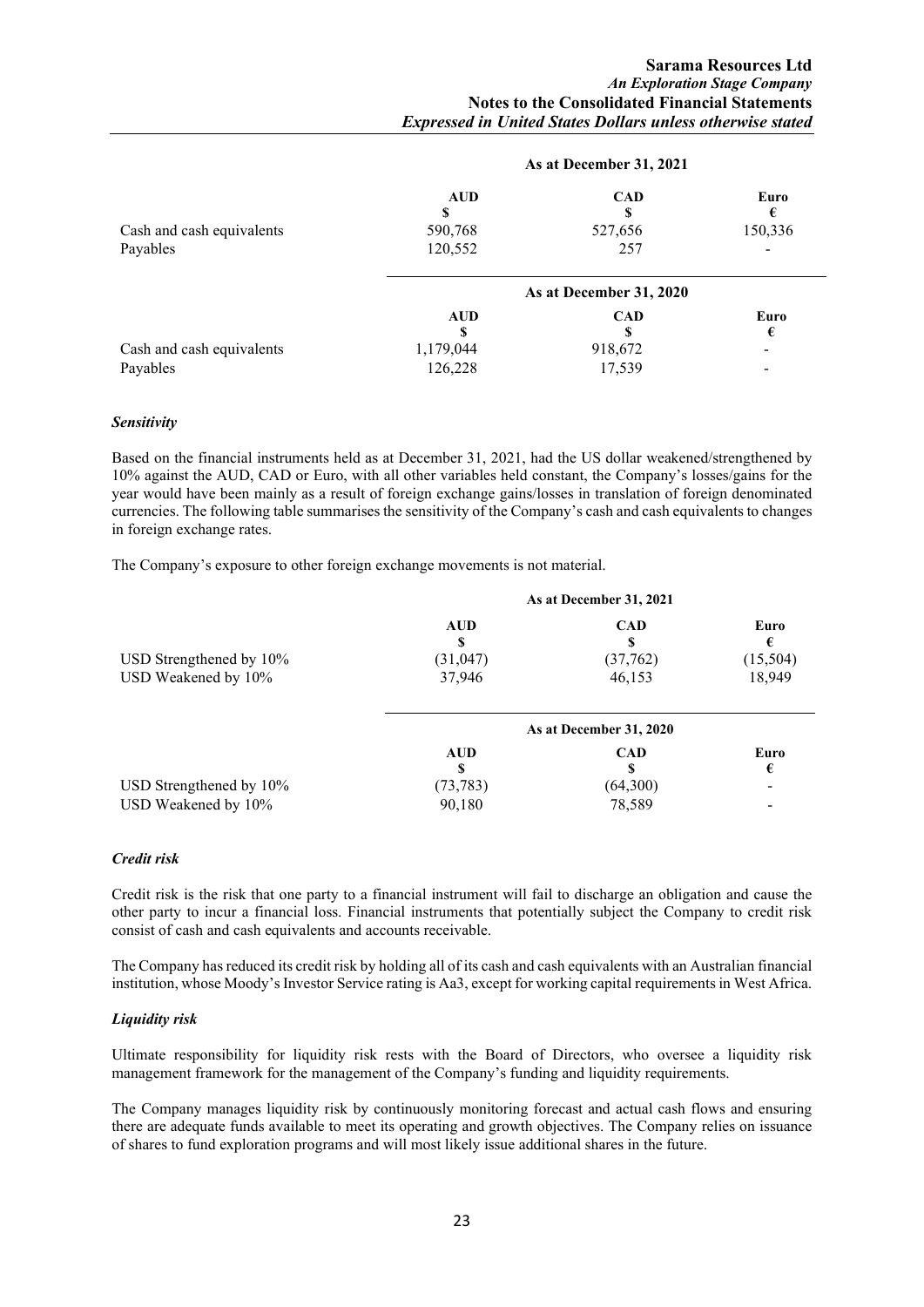#### *Interest rate risk*

The Company is exposed to interest rate risk as entities in the Company deposit funds at both short-term fixed and floating rates of interest. Interest rate risk is the risk that the fair value of future cash flows of a financial instrument will fluctuate due to changes in market interest rates. Cash bears interest at variable rates. The fair value of cash approximates its carrying value due to the immediate or short-term maturity of this financial instrument.

Other current financial assets and liabilities are not exposed to interest rate risk because they are non-interest bearing.

#### **10. CAPITAL MANAGEMENT**

The Company's objectives when managing capital are to safeguard the Company's ability to continue as a going concern and to maintain a flexible capital structure which optimizes the costs of capital at an acceptable risk.

The Company manages its capital structure and makes adjustments to it in accordance with the objectives stated above, as well as responding to changes in economic conditions and the risk characteristics of the underlying assets. There were no changes in the Company's approach to capital management during the year ended December 31, 2021. Management reviews its capital management approach on an ongoing basis and believes that this approach, given the relative size of the company, is reasonable. The Company is not subject to externally imposed capital requirements.

The properties in which the Company currently has interests are in the exploration stage, as such, the Company does not recognize revenue from its exploration properties. The Company's historical source of capital has consisted of the issue of equity securities and warrants. In order for the Company to carry out planned exploration and development and pay for administrative costs, the Company will spend its working capital and expects to raise additional amounts externally as needed.

The Company is exposed to various funding and market risks which could curtail its access to funds.

#### **11. SUBSIDIARIES**

The consolidated financial statements incorporate the assets, liabilities and results of the following subsidiaries in accordance with the accounting policy described in Note 2:

| Name of entity                            | Country of<br>Incorporation<br><b>Class of shares</b> |          | <b>Functional</b><br>Currency | <b>Equity holding</b><br>$\%$ |            |
|-------------------------------------------|-------------------------------------------------------|----------|-------------------------------|-------------------------------|------------|
|                                           |                                                       |          |                               | 2021                          | 2020       |
|                                           |                                                       |          |                               |                               |            |
| Sarama Investments Ltd                    | British Virgin Islands                                | Ordinary | USD                           | 100                           | 100        |
| (No.2)<br><b>Sarama</b><br>Investments    | British Virgin Islands                                | Ordinary | USD                           | 100                           | 100        |
| Limited                                   |                                                       |          |                               |                               |            |
| Sarama Investments Mali Limited           | British Virgin Islands                                | Ordinary | USD                           | 100                           | 100        |
| Vasto Mining Limited                      | British Virgin Islands                                | Ordinary | USD                           | 100                           | 100        |
| Burkina Faso Holdings Limited             | British Virgin Islands                                | Ordinary | USD                           | <b>100</b>                    | <b>100</b> |
| <b>BF</b><br>SWA -<br>No.3<br>Investments | British Virgin Islands                                | Ordinary | USD                           | 100                           | <b>100</b> |
| Limited                                   |                                                       |          |                               |                               |            |
| Sarama Mining Burkina SUARL               | Burkina Faso                                          | Ordinary | USD                           | 100                           | 100        |
| Sarama Faso SARL                          | Burkina Faso                                          | Ordinary | USD                           | 100                           | <b>100</b> |
| <b>SWA SARL</b>                           | Burkina Faso                                          | Ordinary | USD                           | 100                           | <b>100</b> |
| Eburnean Resources Limited –              | Burkina Faso                                          | Ordinary | USD                           | 100                           | 100        |
| Burkina SARL                              |                                                       |          |                               |                               |            |
| Pedsam Mining Limited (Liberia)           | Liberia                                               | Ordinary | USD                           | 100                           | 100        |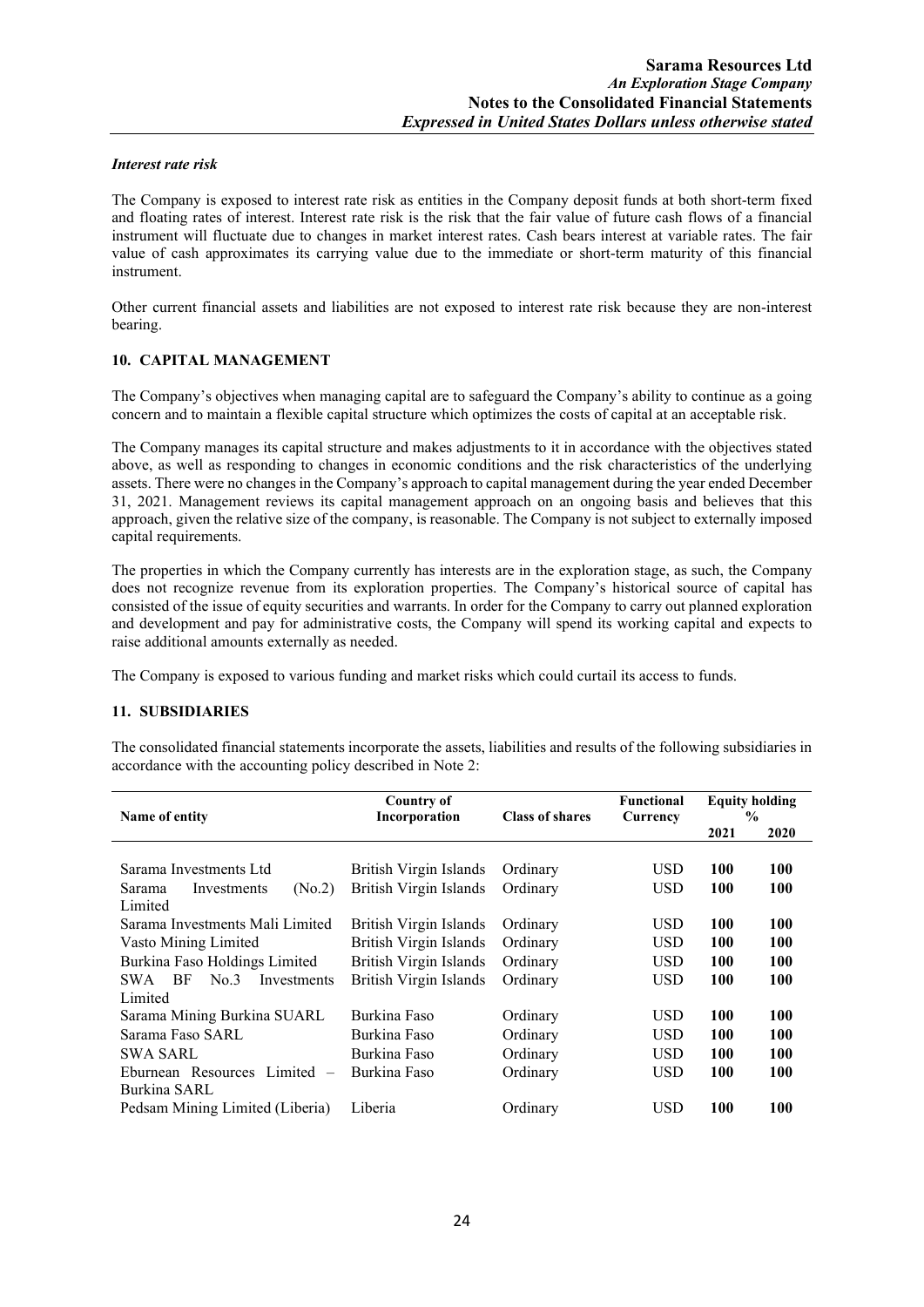## **12. SEGMENT REPORTING**

The Company consider the Board of Directors to be the chief decision maker.

The Company has one business segment, being the acquisition, exploration and potential development of mineral properties. The Company has operations in one geographic area, being Burkina Faso.

| As at and for the year ended December 31, 2021    |                     |           |              |
|---------------------------------------------------|---------------------|-----------|--------------|
|                                                   | <b>Burkina Faso</b> | Other     | <b>Total</b> |
|                                                   | \$                  | \$        | S            |
| <b>Segment current assets</b>                     | 128,391             | 1,190,987 | 1,319,378    |
| <b>Segment non-current assets</b>                 |                     |           |              |
| Plant and equipment                               | 14,731              | 3,555     | 18,286       |
| Investment in Associate                           | 1,836,171           |           | 1,836,171    |
| Royalty                                           |                     | 23,131    | 23,131       |
|                                                   | 1,850,902           | 26,686    | 1,877,588    |
| <b>Segment total assets</b>                       | 1,979,293           | 1,217,673 | 3,196,966    |
| <b>Segment liabilities</b>                        | 36,235              | 1,916,530 | 1,952,765    |
| <b>Segment Loss</b>                               |                     |           |              |
| Loss for the period from continuing<br>operations | 941,172             | 1,666,447 | 2,607,619    |

#### **As at and for the year ended December 31, 2020**

|                                                   | <b>Burkina Faso</b> | Other     | <b>Total</b> |
|---------------------------------------------------|---------------------|-----------|--------------|
|                                                   | \$                  | \$        | S            |
| <b>Segment current assets</b>                     | 75,100              | 1,853,009 | 1,928,109    |
| <b>Segment non-current assets</b>                 |                     |           |              |
| Plant and equipment                               | 29,402              | 3,269     | 32,671       |
| Investment in Associate                           | 1,836,171           |           | 1,836,171    |
| Royalty                                           |                     | 23,131    | 23,131       |
|                                                   | 1,865,573           | 26,400    | 1,891,973    |
| <b>Segment total assets</b>                       | 1,940,673           | 1,879,409 | 3,820,082    |
| <b>Segment liabilities</b>                        | 43,102              | 1,539,790 | 1,582,892    |
| <b>Segment Loss</b>                               |                     |           |              |
| Loss for the period from continuing<br>operations | 1,370,448           | 1,206,755 | 2,577,203    |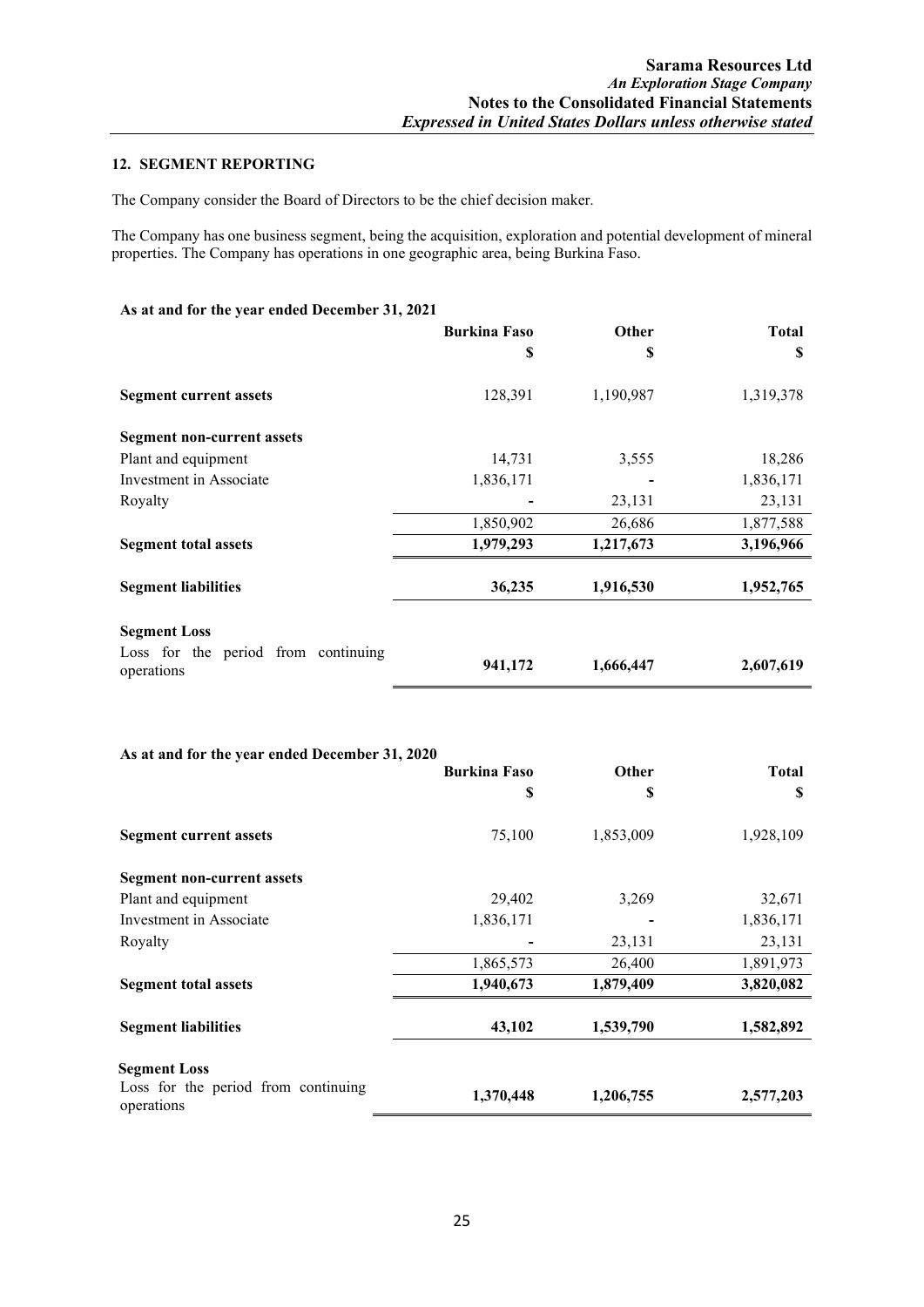## **13. BASIC AND DILUTED LOSS PER SHARE**

|                                                                                                                    | December 31, 2021 | <b>December 31, 2020</b> |
|--------------------------------------------------------------------------------------------------------------------|-------------------|--------------------------|
|                                                                                                                    | Cents per share   | Cents per share          |
| Basic and diluted loss per share                                                                                   | (2.8)             | (3.0)                    |
|                                                                                                                    | \$                | S                        |
| Net loss used in calculating basic/diluted loss per<br>share                                                       | (2,607,619)       | (2,577,203)              |
| Weighted average number of shares on issue during<br>the period used in the calculation of basic loss per<br>share | 94, 283, 852      | 84,729,905               |

Diluted loss per share as at December 31, 2021 is the same as basic loss per share as it is unlikely that the warrants will be converted into common shares.

Prior year comparison has been restated due to the Share Consolidation in October 2020 (refer Note 7(b)).

## **14. NOTES TO THE STATEMENT OF CASH FLOWS**

Reconciliation of loss after tax to net cash flows from operations

|                                                                                    | December 31, 2021 December 31, 2020 |             |
|------------------------------------------------------------------------------------|-------------------------------------|-------------|
| Loss for the year                                                                  | (2,607,619)                         | (2,577,203) |
| Depreciation                                                                       | 17,131                              | 21,141      |
| Finance charges                                                                    | 127,787                             | 12,399      |
| Fair value gain on warrants carried at fair value through profit or                |                                     |             |
| loss                                                                               | (179, 397)                          |             |
| Gain on disposal of assets                                                         |                                     | (974)       |
| Gain on sale of financial assets                                                   |                                     | (81,955)    |
| Issue of shares in lieu of salary                                                  |                                     | 52,585      |
| Stock-based compensation                                                           | 513,112                             | 360,212     |
| Non cash exploration expenditure                                                   |                                     | 93,400      |
| Movements in provisions, salary benefits                                           | 18,358                              | 127,468     |
| Net exchange differences $-$ (gain)/loss                                           | 20,809                              | (56,702)    |
| Net cash outflows used in operating activities before change in<br>working capital | (2,089,819)                         | (2,049,629) |
| Change in working capital                                                          | (10, 582)                           | (289, 635)  |
| Net cash outflows used in operating activities                                     | (2,100,401)                         | (2,339,264) |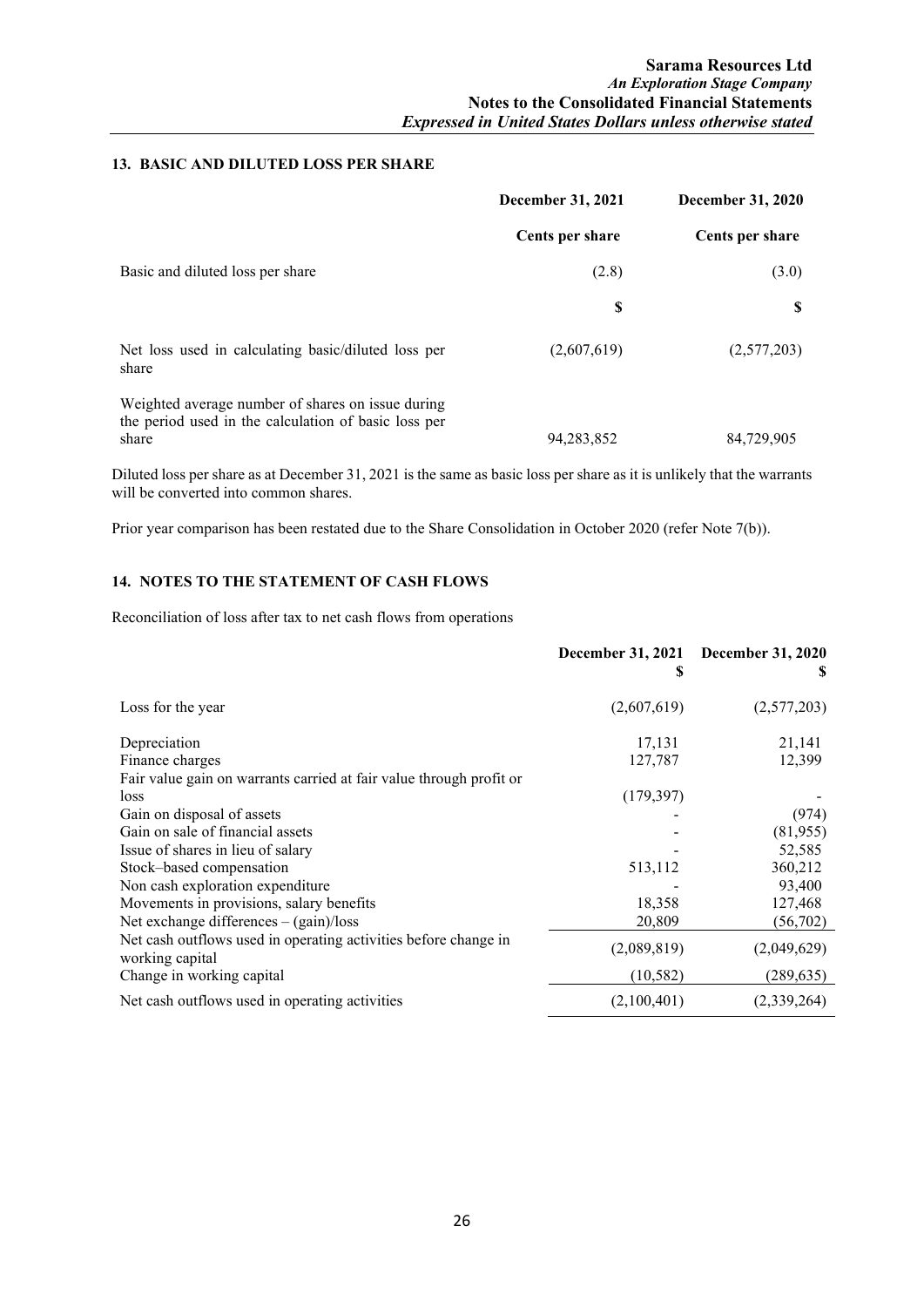## **15. PREPAYMENTS**

|                                               | December 31, 2021 December 31, 2020 |         |
|-----------------------------------------------|-------------------------------------|---------|
|                                               |                                     |         |
| Costs associated with proposed Initial Public |                                     |         |
| Offering on ASX                               | 103,336                             | 140.973 |
| Insurance                                     | 55,168                              | 63,150  |
| Other                                         | 20.461                              | 17,682  |
|                                               | 178.965                             | 221,805 |
|                                               |                                     |         |

#### **16. RELATED PARTY TRANSACTIONS**

#### *Parent Entity* Sarama Resources Ltd is the parent entity

*Subsidiaries* Interests in subsidiaries are set out in note 11

*Associates* Interests in associates are set out in note 5

#### *Transactions with related parties*

The following remuneration was paid to Key Management Personnel

| Year | Salary<br>(2) | Directors'<br>Fees | <b>Stock-based</b><br>compensation | <b>Pension value</b> | All other<br>compensation | Total<br>compensation |
|------|---------------|--------------------|------------------------------------|----------------------|---------------------------|-----------------------|
| 2021 | 707.487       | 11.159             | 468.434                            | 52,790               |                           | 1.339.870             |
| 2020 | 665,004       | 73.673             | 360,212                            | 46,496               | $\overline{\phantom{0}}$  | 1.145.385             |

**Notes**:

- (1) The Company is required by applicable law in Australia to make an annual contribution of 9.5% (10% from July 1, 2021) of gross annual salary to the nominated superannuation funds of Australian employees. Subject to the prevailing legislation, employees are able to elect a higher rate at which the Company contributes. The Company contributes to superannuation funds of Australian resident named executive officers (NEO) at a rate of 10% of base salary per year, in addition to the base salary. The Company does not provide defined benefit plans or other pension entitlements for any of its employees.
- (2) The salaries of key management personnel are paid in Australian and Canadian dollars and are therefore subject to currency variation when converted to United States dollars.

#### *Receivable from and payable to related parties*

The following transactions occurred with related parties:

|                   |        | December 31, 2021 December 31, 2020 |
|-------------------|--------|-------------------------------------|
|                   |        |                                     |
| Current payables: |        |                                     |
| Directors' fees   | 29,057 | 28,572                              |

## *Loans to/from related parties*

There were no loans to or from related parties at the current and previous reporting date

#### *Terms and conditions*

All transactions were made on normal commercial terms and conditions and at market rates